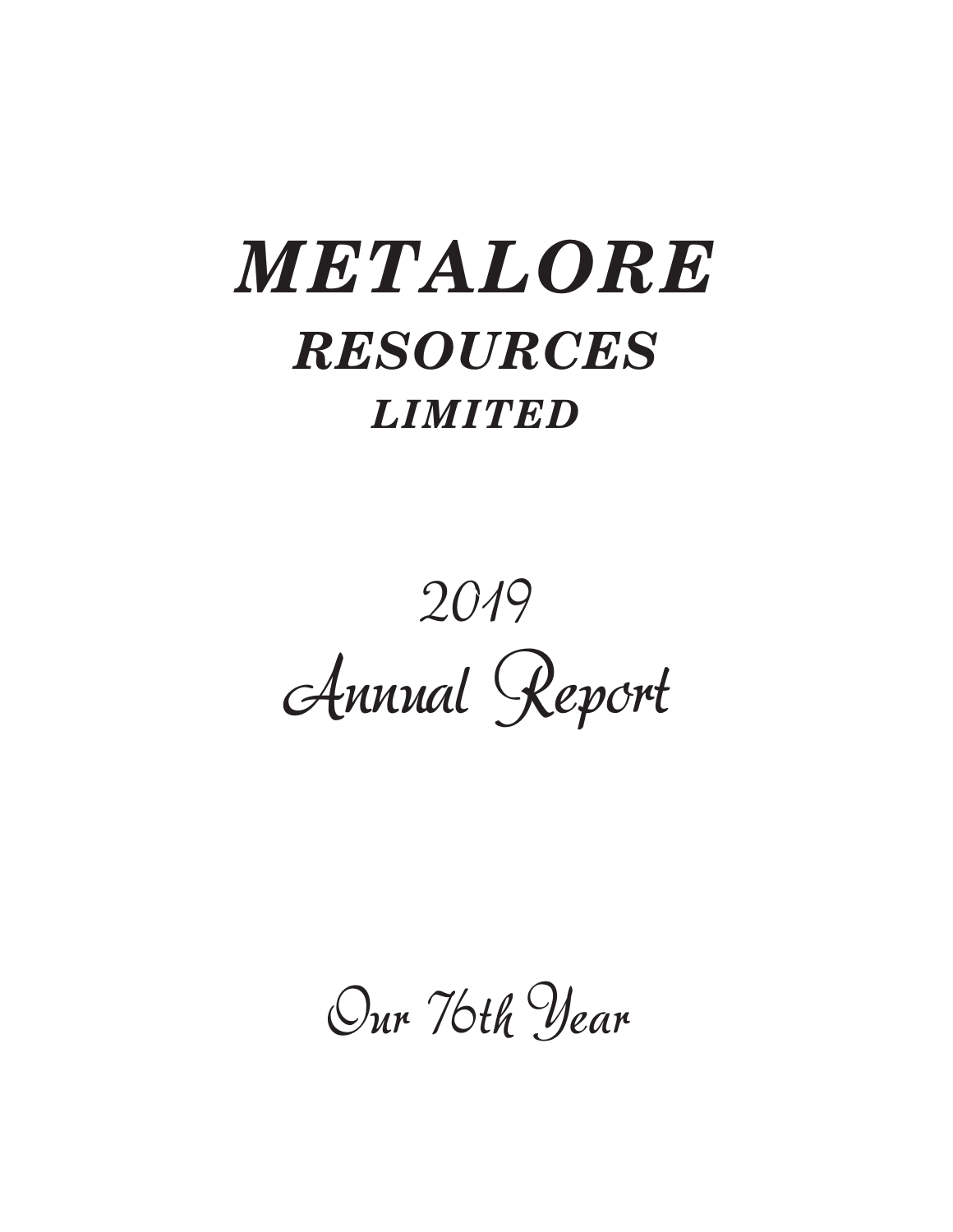| <b>Officers and Directors</b>                              | ARMEN A. CHILIAN, P.Geo.                                                 |  |
|------------------------------------------------------------|--------------------------------------------------------------------------|--|
|                                                            | DONALD W. BRYSON                                                         |  |
|                                                            | TIMOTHY J. CRONKWRIGHT, BA                                               |  |
|                                                            | BRUCE A. DAVIS, MA                                                       |  |
|                                                            | JOHN C. McVICAR, BA                                                      |  |
|                                                            |                                                                          |  |
| <b>Executive Office and</b><br><b>Natural Gas Division</b> |                                                                          |  |
| <b>Production Manager</b>                                  |                                                                          |  |
| <b>Sales and Marketing</b>                                 |                                                                          |  |
| <b>Manager</b>                                             |                                                                          |  |
| <b>Bankers</b>                                             |                                                                          |  |
| <b>Accountant</b>                                          | <b>BRYSON CHARTERED</b><br>ACCOUNTANT PROFESSIONAL CORP  Simcoe, Ontario |  |
| <b>External</b><br><b>Auditors</b>                         | MNP, LLP Chartered Accountants  Mississauga, Ontario                     |  |
| <b>Registrar</b> and<br><b>Transfer Agent</b>              |                                                                          |  |
| <b>Share Listing</b><br>and Symbol                         |                                                                          |  |

 *Share Price Range*

 *MET/TSX.V Fiscal 2019, High \$2.85 (CAD)* ........ *Low \$1.42 (CAD)*

 *Annual Meeting SIMCOE LIBRARY ............. 46 Colborne Str. S, Simcoe, ON N3Y 4H3 The Meeting Room (lower level),........................ Saturday, September 28, 2019 Annual Meeting .......................................................................... 11:30 a.m.*

 *Website and Email www.metaloreresources.com info@metaloreresources.com*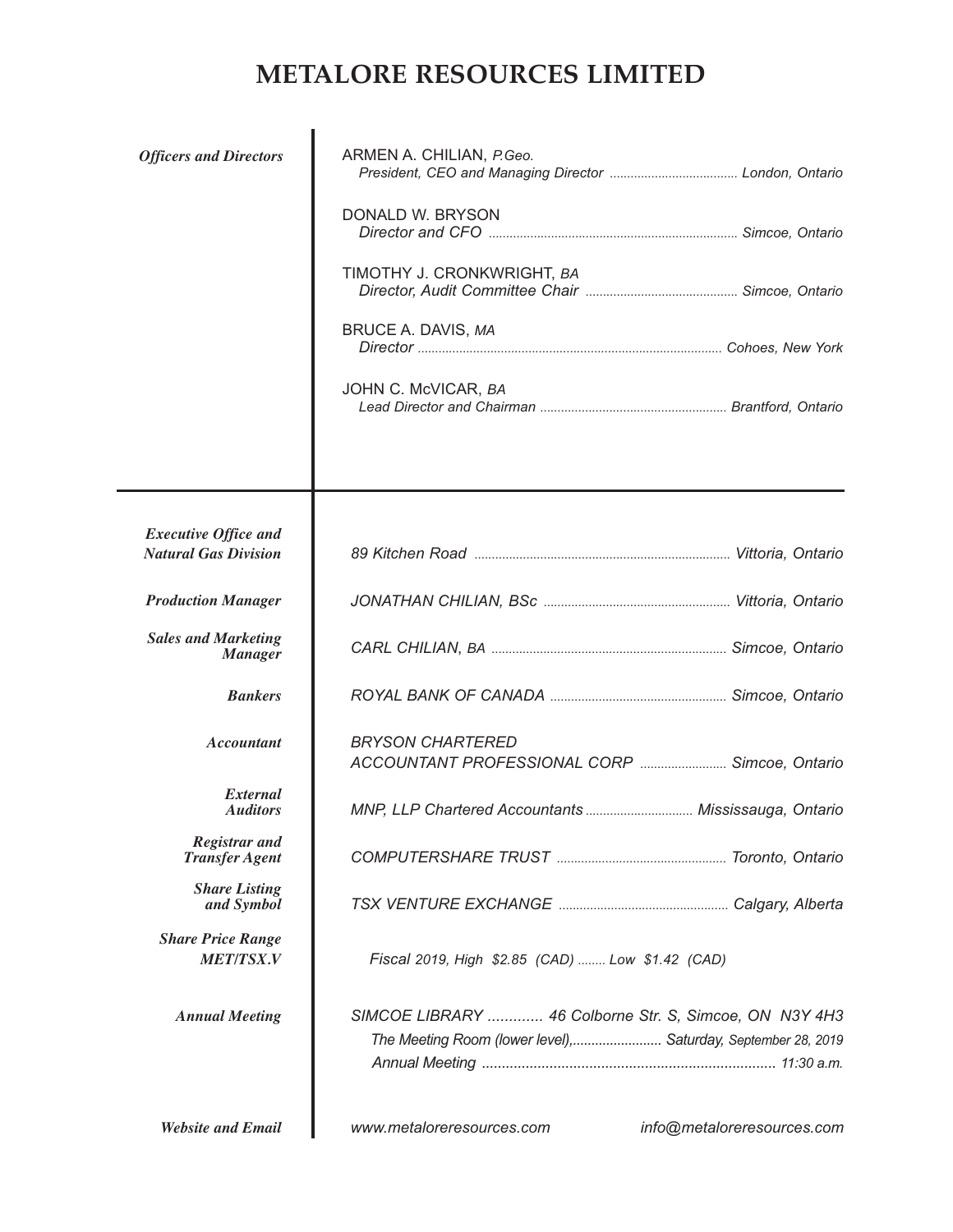President's Letter to Shareholders:

Last year your management expected to return Metalore to corporate growth through Houghton Twp gas sales, a new gold discovery at Cedartree and a change in management. Developments within the past year, however, have favored growth to come from within our Charlotteville Twp gas field, and Metalore now awaits a decision from the Ontario Energy Board (OEB) for the right to sell gas directly to a large consumer.

On October 17, 2018, Metalore made an informal inquiry to the OEB asking about the possibility of selling gas directly to an end user for a higher price than currently offered by Union Gas Limited (now Enbridge Gas Inc.). The OEB encouraged us to apply for a Certificate of Public Convenience and Necessity (CPCN). We learned that although Enbridge currently holds the CPCN for the area, it was possible to by-pass Enbridge, if the OEB decided it would significantly benefit the community while not harming natural gas distributors. Following discussions with a potential large gas consumer, we proceeded to file an application that was accepted by the OEB on February 11, 2019.

By March 20, 2019 however, New Leaf Canada Inc., the company who needed the gas service, indicated that their investors were growing impatient and felt that they could not wait for Metalore to achieve the right to sell gas directly to them. As a possible solution to the timing problem, Enbridge was asked to add New Leaf as a Field Line Customer. But Enbridge indicated that for New Leaf to be given gas service, they would now have to pay \$2.3 million, not the \$260,000 they were initially quoted - which implied an upgrade to the local infrastructure of Enbridge, solely at the expense of New Leaf. With that, New Leaf was more than willing to wait for the outcome of the OEB hearing.

On May 29, 2019 New Leaf signed an evergreen agreement with Metalore to guarantee 1) New Leaf pays all costs associated with obtaining and maintaining gas service to its facility, and 2) New Leaf pays the Enbridge M2 rate, minus 10% for gas. At today's rates this equates to \$6.40/Mcf, and will vary each quarter.

Your Company remains committed to growth as opportunity presents itself. Although our northern Ontario gold discovery of 2018 awaits a drill program, and our Houghton Twp battery of gas wells is ripe for production, both will happen in good time. For now, we look forward to the decision from the OEB.

On Behalf of the Board,

Chl

Armen Chilian President and CEO July 26, 2019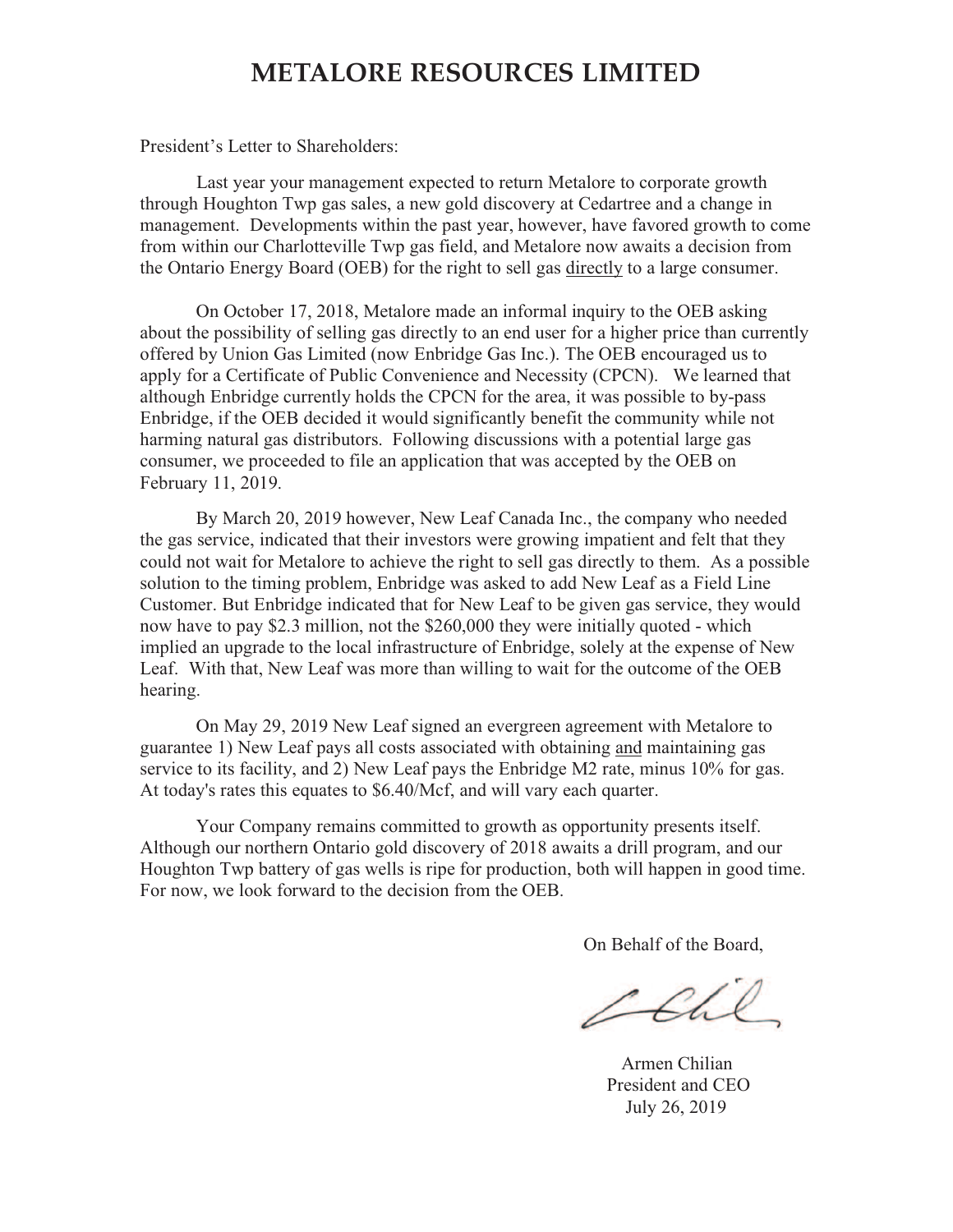# **METALORE RESOURCES LIMITED FINANCIAL STATEMENTS FOR THE YEARS ENDED MARCH 31, 2019 AND MARCH 31, 2018**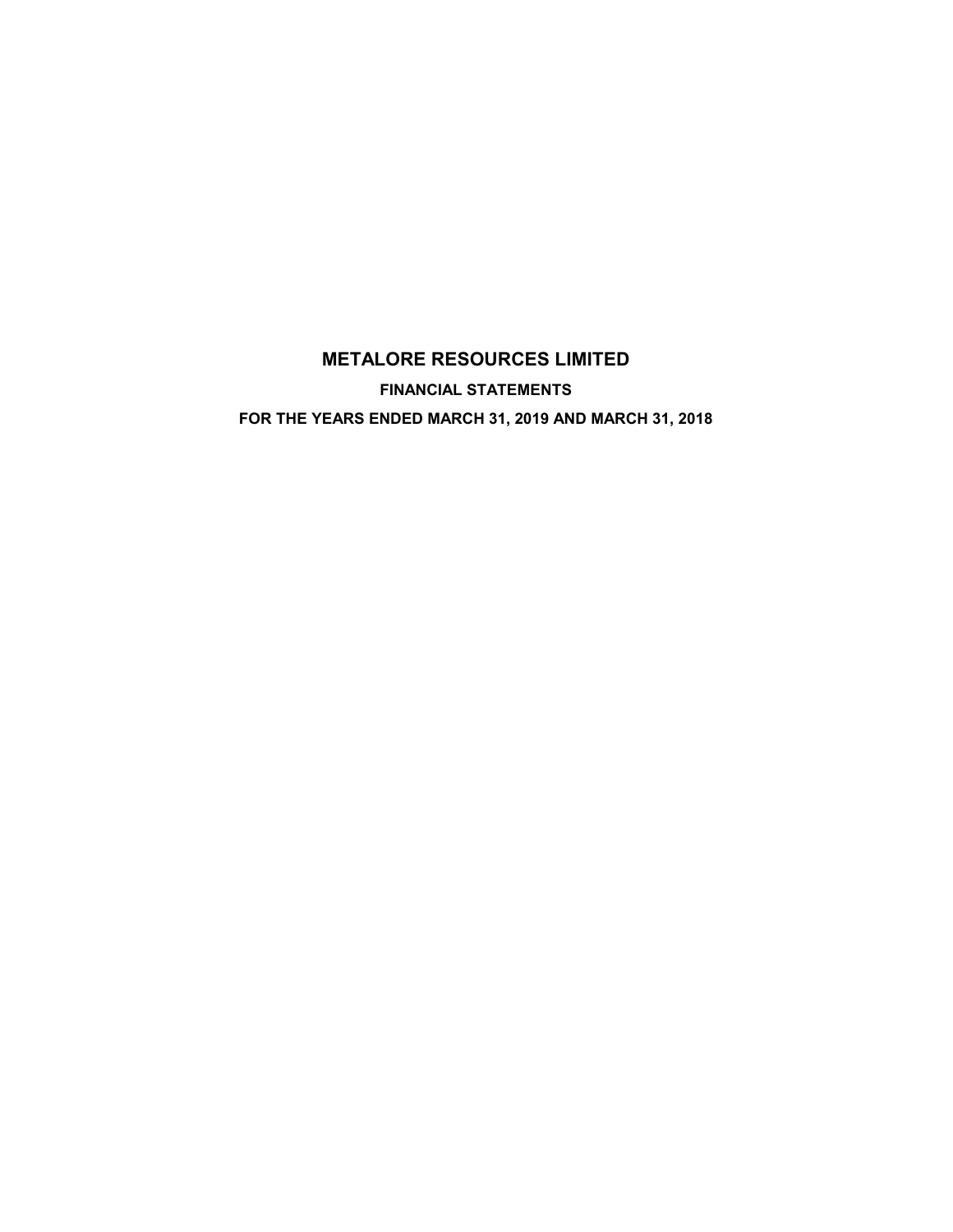|                                         | Page      |
|-----------------------------------------|-----------|
| <b>INDEPENDENT AUDITORS' REPORT</b>     | $3 - 4$   |
| <b>FINANCIAL STATEMENTS</b>             |           |
| <b>Statements of Financial Position</b> | 5         |
| Statements of Income                    | 6         |
| Statements of Comprehensive Income      | 7         |
| Statements of Changes in Equity         | 8         |
| <b>Statements of Cash Flows</b>         | 9         |
| Notes to Financial Statements           | $10 - 27$ |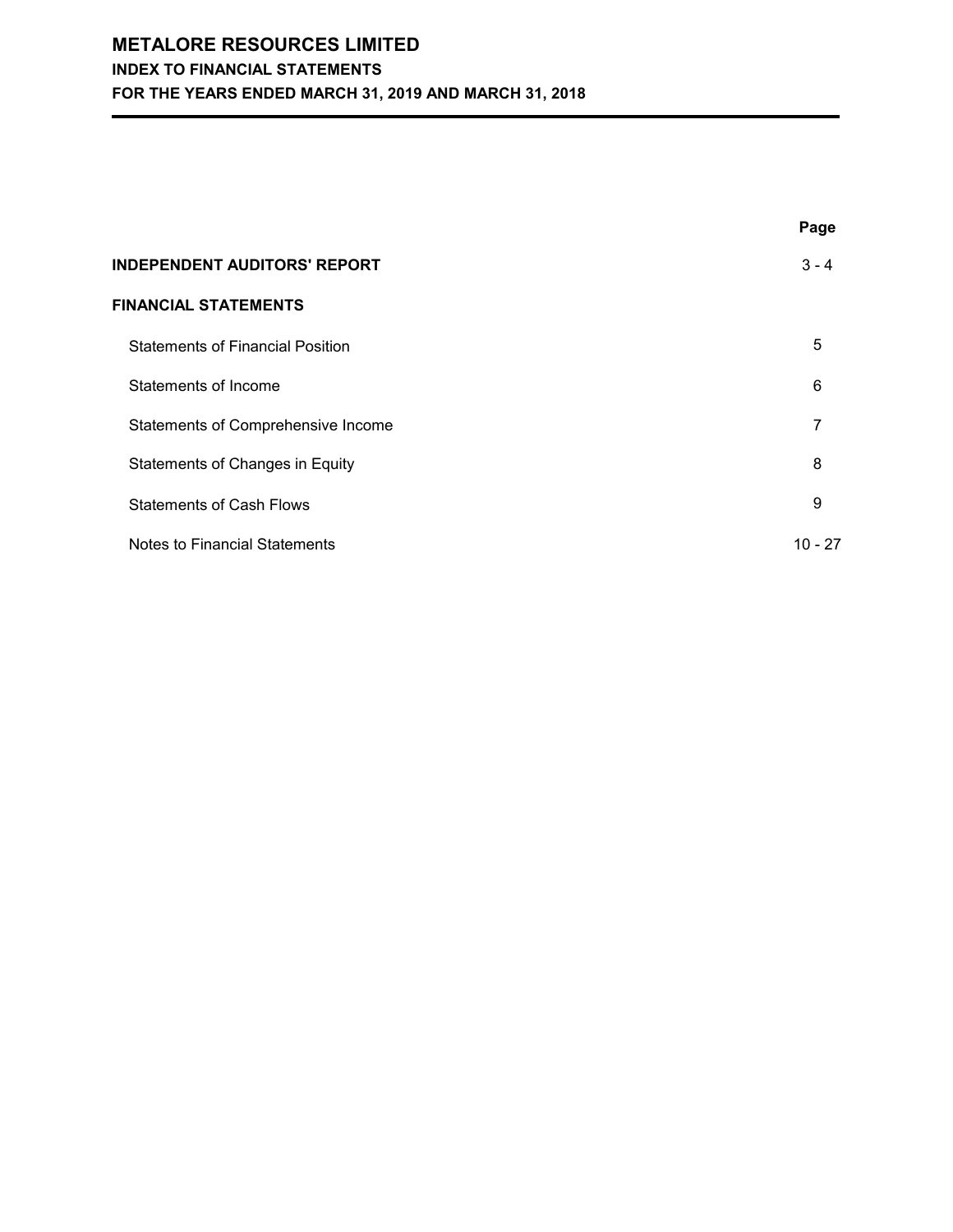To the Shareholders of Metalore Resources Limited:

#### **Opinion**

We have audited the financial statements of Metalore Resources Limited (the "Company"), which comprise the statements of financial position as at March 31, 2019 and March 31, 2018, and the statements of income, comprehensive income, changes in equity and cash flows for the years then ended, and notes to the financial statements, including a summary of significant accounting policies.

In our opinion, the accompanying financial statements present fairly, in all material respects, the financial position of the Company as at March 31, 2019 and March 31, 2018, and its financial performance and its cash flows for the years then ended in accordance with International Financial Reporting Standards.

#### **Basis for Opinion**

We conducted our audits in accordance with Canadian generally accepted auditing standards. Our responsibilities under those standards are further described in the Auditor's Responsibilities for the Audit of the Financial Statements section of our report. We are independent of the Company in accordance with the ethical requirements that are relevant to our audits of the financial statements in Canada, and we have fulfilled our other ethical responsibilities in accordance with these requirements. We believe that the audit evidence we have obtained is sufficient and appropriate to provide a basis for our opinion.

#### **Other Information**

Management is responsible for the other information. The other information comprises Management's Discussion and Analysis.

Our opinion on the financial statements does not cover the other information and we do not express any form of assurance conclusion thereon.

In connection with our audits of the financial statements, our responsibility is to read the other information and, in doing so, consider whether the other information is materially inconsistent with the financial statements or our knowledge obtained in the audits or otherwise appears to be materially misstated. We obtained Management's Discussion and Analysis prior to the date of this auditor's report. If, based on the work we have performed on this other information, we conclude that there is a material misstatement of this other information, we are required to report that fact. We have nothing to report in this regard.

#### **Responsibilities of Management and Those Charged with Governance for the Financial Statements**

Management is responsible for the preparation and fair presentation of the financial statements in accordance with International Financial Reporting Standards, and for such internal control as management determines is necessary to enable the preparation of financial statements that are free from material misstatement, whether due to fraud or error.

In preparing the financial statements, management is responsible for assessing the Company's ability to continue as a going concern, disclosing, as applicable, matters related to going concern and using the going concern basis of accounting unless management either intends to liquidate the Company or to cease operations, or has no realistic alternative but to do so.

Those charged with governance are responsible for overseeing the Company's financial reporting process.

#### **Auditor's Responsibilities for the Audit of the Financial Statements**

Our objectives are to obtain reasonable assurance about whether the financial statements as a whole are free from material misstatement, whether due to fraud or error, and to issue an auditor's report that includes our opinion. Reasonable assurance is a high level of assurance, but is not a guarantee that an audit conducted in accordance with Canadian generally accepted auditing standards will always detect a material misstatement when it exists. Misstatements can arise from fraud or error and are considered material if, individually or in the aggregate, they could reasonably be expected to influence the economic decisions of users taken on the basis of these financial statements.

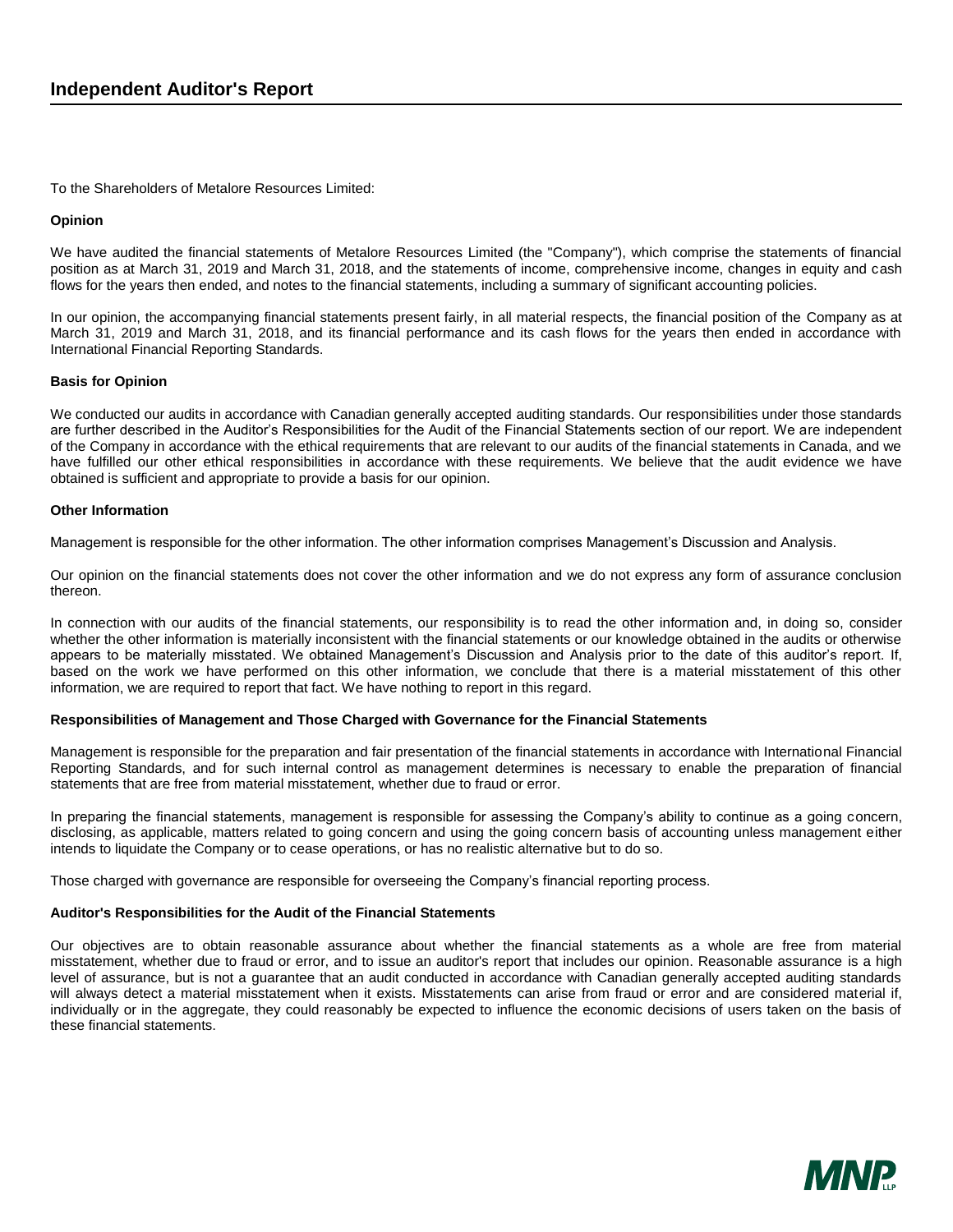As part of an audit in accordance with Canadian generally accepted auditing standards, we exercise professional judgment and maintain professional skepticism throughout the audit. We also:

- Identify and assess the risks of material misstatement of the financial statements, whether due to fraud or error, design and perform audit procedures responsive to those risks, and obtain audit evidence that is sufficient and appropriate to provide a basis for our opinion. The risk of not detecting a material misstatement resulting from fraud is higher than for one resulting from error, as fraud may involve collusion, forgery, intentional omissions, misrepresentations, or the override of internal control.
- Obtain an understanding of internal control relevant to the audit in order to design audit procedures that are appropriate in the circumstances, but not for the purpose of expressing an opinion on the effectiveness of the Company's internal control.
- Evaluate the appropriateness of accounting policies used and the reasonableness of accounting estimates and related disclosures made by management.
- Conclude on the appropriateness of management's use of the going concern basis of accounting and, based on the audit evidence obtained, whether a material uncertainty exists related to events or conditions that may cast significant doubt on the Company's ability to continue as a going concern. If we conclude that a material uncertainty exists, we are required to draw attention in our auditor's report to the related disclosures in the financial statements or, if such disclosures are inadequate, to modify our opinion. Our conclusions are based on the audit evidence obtained up to the date of our auditor's report. However, future events or conditions may cause the Company to cease to continue as a going concern.
- Evaluate the overall presentation, structure and content of the financial statements, including the disclosures, and whether the financial statements represent the underlying transactions and events in a manner that achieves fair presentation.

We communicate with those charged with governance regarding, among other matters, the planned scope and timing of the audits and significant audit findings, including any significant deficiencies in internal control that we identify during our audits.

We also provide those charged with governance with a statement that we have complied with relevant ethical requirements regarding independence, and to communicate with them all relationships and other matters that may reasonably be thought to bear on our independence, and where applicable, related safeguards.

The engagement partner on the audit resulting in this independent auditor's report is Sandra Alison Solecki.

Mississauga, Ontario Chartered Professional Accountants

 $MINPLP$ 

July 26, 2019 Licensed Public Accountants

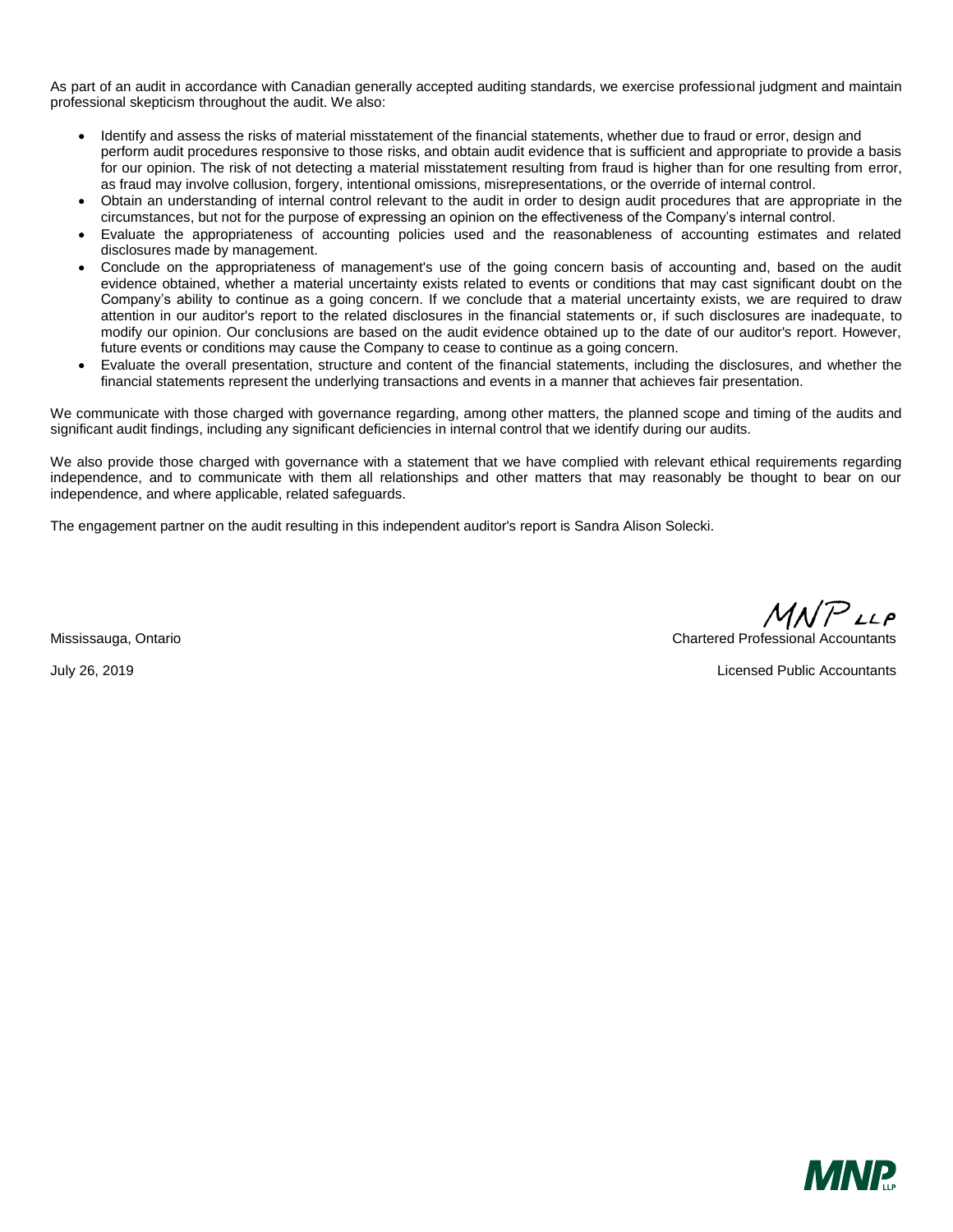# **STATEMENTS OF FINANCIAL POSITION**

# **AS AT MARCH 31, 2019, MARCH 31, 2018 AND APRIL 1, 2017**

|                                                                                                                                              | March 31<br>2019                                       | (Note 18)<br>(Restated)<br>March 31<br>2018            | (Note 18)<br>(Restated)<br>April 1<br>2017            |
|----------------------------------------------------------------------------------------------------------------------------------------------|--------------------------------------------------------|--------------------------------------------------------|-------------------------------------------------------|
| <b>ASSETS</b>                                                                                                                                |                                                        |                                                        |                                                       |
| <b>Current assets</b><br>Cash and cash equivalents<br>Marketable securities (Note 4)<br>Accounts receivable<br>Inventory<br>Prepaid expenses | \$<br>318,821<br>277,530<br>61,362<br>27,878<br>20,355 | \$<br>148,892<br>407,550<br>73,484<br>43,500<br>14,382 | \$<br>64,159<br>623,910<br>93,404<br>23,000<br>14,423 |
| <b>Total current assets</b>                                                                                                                  | 705,946                                                | 687,808                                                | 818,896                                               |
| <b>Non-current assets</b><br>Property and equipment (Note 5)                                                                                 | 7,710,398                                              | 7,317,655                                              | 6,782,191                                             |
| <b>Total assets</b>                                                                                                                          | \$<br>8,416,344                                        | \$<br>8,005,463                                        | \$<br>7,601,087                                       |
| <b>LIABILITIES</b><br><b>Current liabilities</b><br>Accounts payable and accrued liabilities                                                 | \$<br>62,921                                           | \$<br>72,708                                           | \$<br>156,190                                         |
| <b>Non-current liabilities</b><br>Decommissioning obligations (Note 7)<br>Deferred tax liabilities (Note 14)                                 | 526,745<br>429,480                                     | 522,854<br>278,300                                     | 509,172<br>182,000                                    |
| <b>Total non-current liabilities</b>                                                                                                         | 956,225                                                | 801,154                                                | 691,172                                               |
| <b>Total liabilities</b>                                                                                                                     | 1,019,146                                              | 873,862                                                | 847,362                                               |
| <b>SHAREHOLDERS' EQUITY</b><br>Share capital (Note 8)<br>Contributed surplus<br>Accumulated other comprehensive loss<br>Retained earnings    | 2,468,832<br>153,123<br>(232, 992)<br>5,008,235        | 2,468,832<br>153,123<br>(102, 973)<br>4,612,619        | 2,468,832<br>90,430<br>(226, 750)<br>4,421,213        |
| <b>Total shareholders' equity</b>                                                                                                            | 7,397,198                                              | 7,131,601                                              | 6,753,725                                             |
| Total liabilities and shareholders' equity                                                                                                   | \$<br>8,416,344                                        | \$<br>8,005,463                                        | \$<br>7,601,087                                       |

**Commitments** *(Note 12)*

**Approved on behalf of the Board:**

ralf of the Board:<br>  $\overline{1547}$ .

**Donald W. Bryson**<br>Director and CFO<br>**President and CEC** President and CEO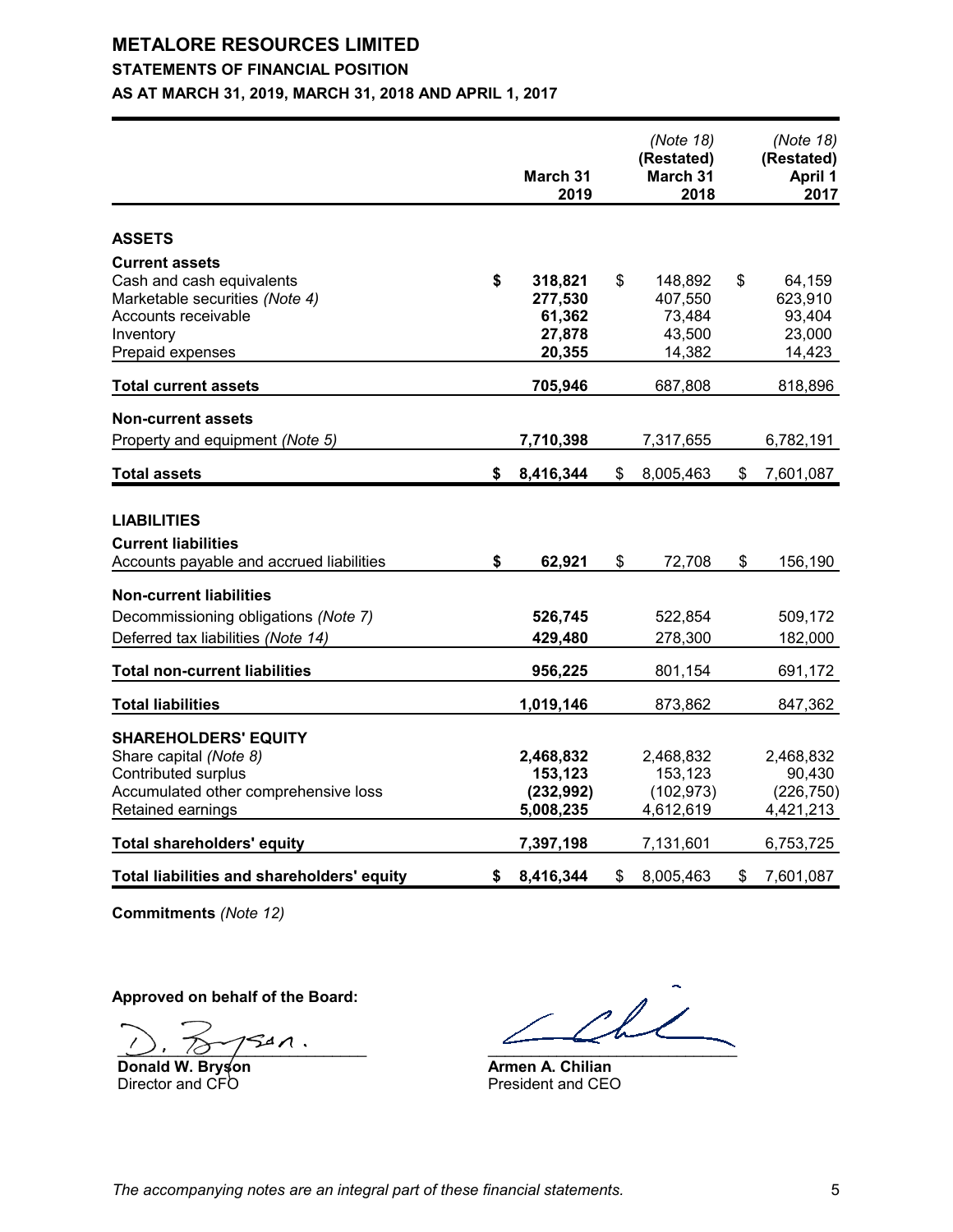# **METALORE RESOURCES LIMITED STATEMENTS OF INCOME FOR THE YEARS ENDED MARCH 31, 2019 AND MARCH 31, 2018**

|                                                                                                                | 2019                 | (Note 18)<br>(Restated)<br>2018 |
|----------------------------------------------------------------------------------------------------------------|----------------------|---------------------------------|
|                                                                                                                |                      |                                 |
| <b>Revenue</b>                                                                                                 |                      |                                 |
| Natural gas sales                                                                                              | \$<br>776,803        | \$<br>771,741                   |
| Royalty income                                                                                                 | 3,134                | 2,376                           |
| Less: Royalties paid                                                                                           | (54,063)             | (73, 230)                       |
| Net revenue from natural gas sales                                                                             | 725,874              | 700,887                         |
| <b>Expenses</b>                                                                                                |                      |                                 |
| Production                                                                                                     | 336,295              | 377,822                         |
| Depletion and depreciation (Note 5)                                                                            | 250,000              | 217,324                         |
| General and administrative                                                                                     | 113,845              | 127,389                         |
| <b>Transmission tariffs</b>                                                                                    | 42,517               | 53,610                          |
| Accretion (Note 7)                                                                                             | 3,891                | 3,698                           |
| Share based compensation (Note 9)                                                                              |                      | 62,693                          |
|                                                                                                                | 746,548              | 842,536                         |
| <b>Loss from operations</b>                                                                                    | (20, 674)            | (141,649)                       |
|                                                                                                                |                      |                                 |
| Other expenses (income)                                                                                        |                      |                                 |
| Investment income                                                                                              | (22, 884)            | (20, 596)                       |
| Loss on disposal of marketable securities (Note 4)<br>Impairment (reversal) of property and equipment (Note 5) |                      | 133,668<br>(618, 217)           |
| Mineral property exploration expenses (Note 6)                                                                 | (572, 705)<br>28,119 | 35,005                          |
|                                                                                                                |                      |                                 |
|                                                                                                                | (567, 470)           | (470, 140)                      |
| Income before taxes                                                                                            | 546,796              | 328,491                         |
| Deferred taxes (Note 14)                                                                                       | 151,180              | 96,300                          |
| Net income                                                                                                     | \$<br>395,616        | \$<br>232,191                   |
| Earnings per share (Note 10)                                                                                   | \$<br>0.22           | \$<br>0.13                      |
| Weighted average number of shares outstanding (Note 10)                                                        | 1,775,035            | 1,775,035                       |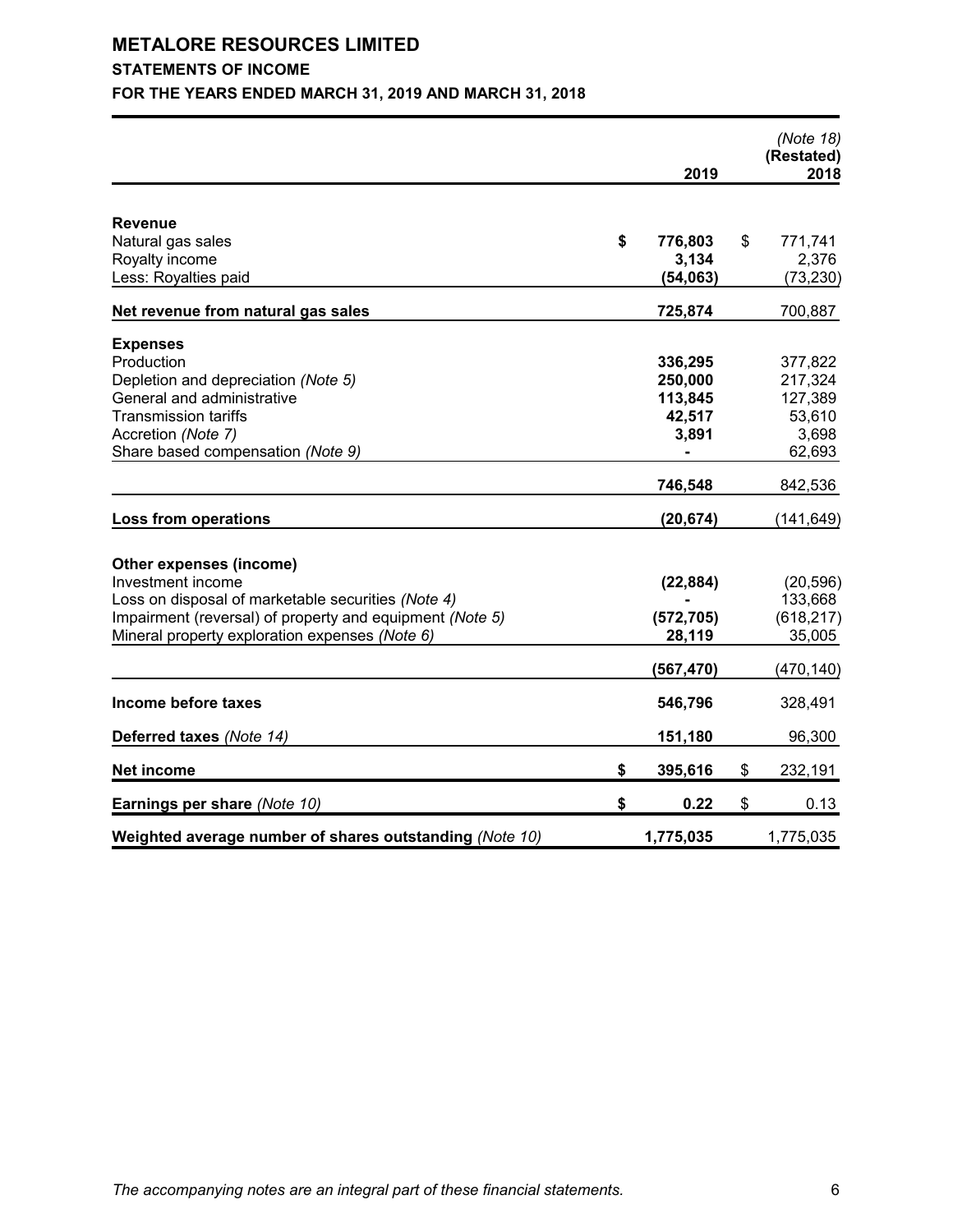# **STATEMENTS OF COMPREHENSIVE INCOME**

# **FOR THE YEARS ENDED MARCH 31, 2019 AND MARCH 31, 2018**

|                                                                                                                                                                                   |   | 2019      |    | (Note 18)<br>(Restated)<br>2018 |
|-----------------------------------------------------------------------------------------------------------------------------------------------------------------------------------|---|-----------|----|---------------------------------|
| Net income                                                                                                                                                                        | S | 395,616   | \$ | 232.191                         |
| <b>Changes in comprehensive income (loss)</b><br>Reclassification for realized losses to profit and loss<br>Changes in fair value of financial assets at fair value through other |   |           |    | 120,282                         |
| comprehensive income                                                                                                                                                              |   | (130,020) |    | (37,290)                        |
| <b>Comprehensive income</b>                                                                                                                                                       | S | 265.596   | S  | 315,183                         |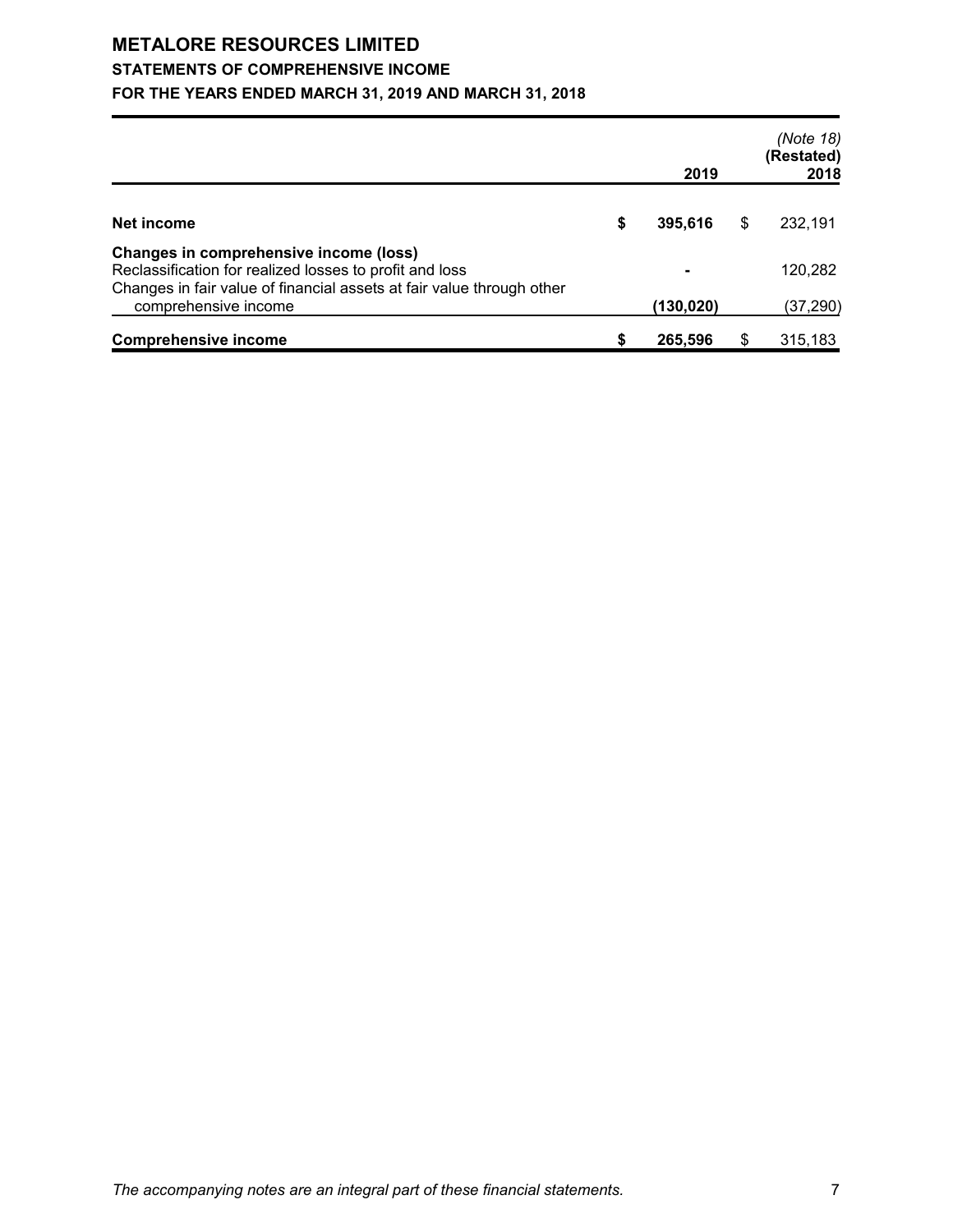# **STATEMENTS OF CHANGES IN EQUITY**

**FOR THE YEARS ENDED MARCH 31, 2019 AND MARCH 31, 2018**

|                                                                                                                                                                                                                                                                                |    | 2019                     | (Note 18)<br>(Restated)<br>2018                    |
|--------------------------------------------------------------------------------------------------------------------------------------------------------------------------------------------------------------------------------------------------------------------------------|----|--------------------------|----------------------------------------------------|
| <b>Share capital</b><br>Balance, beginning of year<br>Issued                                                                                                                                                                                                                   | \$ | 2,468,832                | \$<br>2,468,832                                    |
| Balance, end of year                                                                                                                                                                                                                                                           | \$ | 2,468,832                | \$<br>2,468,832                                    |
| <b>Contributed surplus</b><br>Balance, beginning of year<br>Share based compensation (Note 9)                                                                                                                                                                                  | \$ | 153,123                  | \$<br>90,430<br>62,693                             |
| Balance, end of year                                                                                                                                                                                                                                                           | \$ | 153,123                  | \$<br>153,123                                      |
| Accumulated other comprehensive loss<br>Balance, beginning of year<br>Reclassification for realized losses to profit and loss<br>Changes in fair value of financial assets at fair value through other<br>comprehensive income<br>Equity reserve transfer to retained earnings | \$ | (102, 973)<br>(130, 020) | \$<br>(226, 750)<br>120,282<br>(37, 290)<br>40,785 |
| Balance, end of year                                                                                                                                                                                                                                                           | \$ | (232, 993)               | \$<br>(102, 973)                                   |
| <b>Retained earnings</b><br>Balance, beginning of year<br>Net income<br>Equity reserve transfer from accumulated other comprehensive<br>income                                                                                                                                 | S  | 4,612,619<br>395,616     | \$<br>4,421,213<br>232,191<br>(40, 785)            |
| Balance, end of year                                                                                                                                                                                                                                                           | \$ | 5,008,235                | \$<br>4,612,619                                    |
| <b>Total shareholders' equity</b>                                                                                                                                                                                                                                              | \$ | 7,397,197                | \$<br>7,131,601                                    |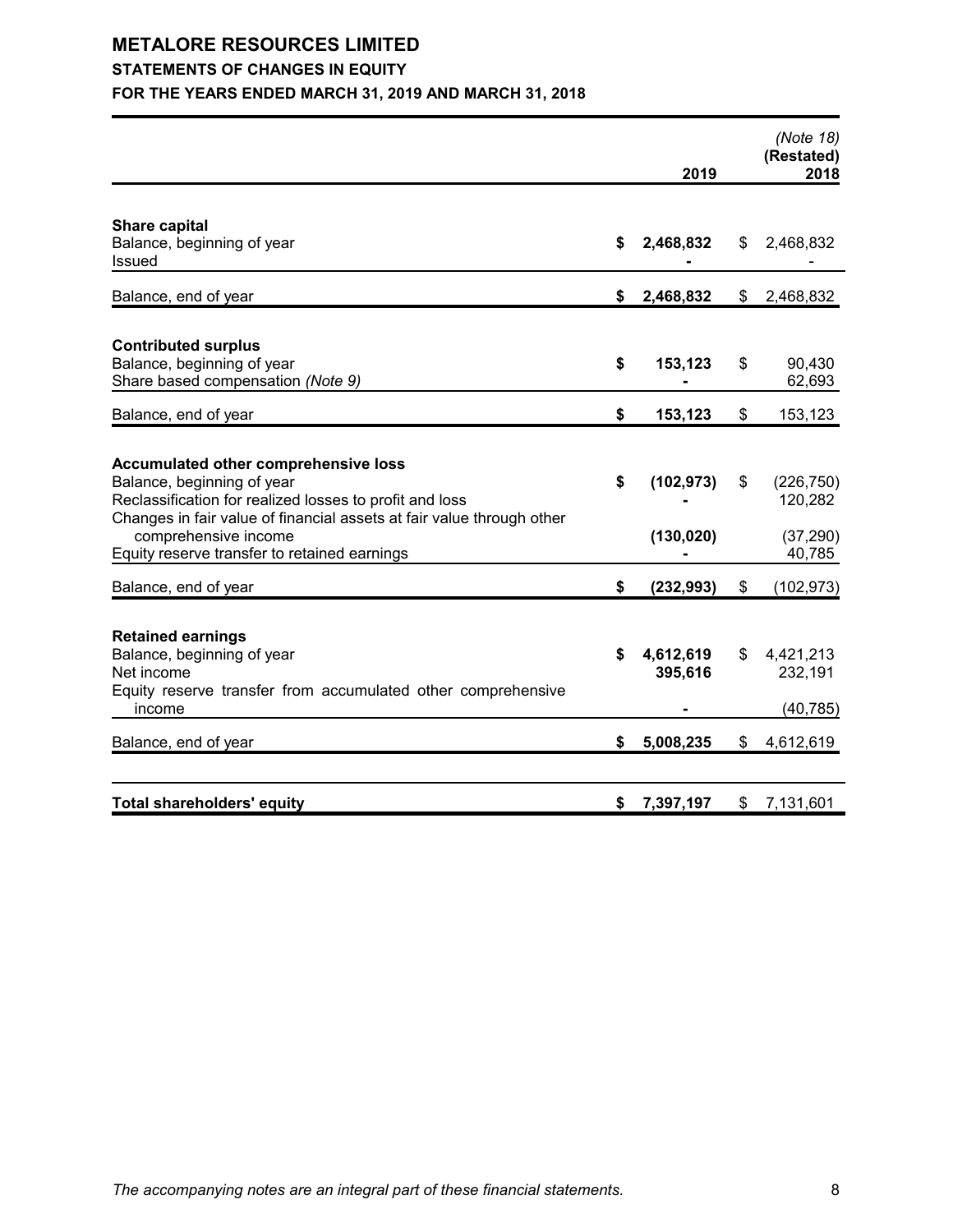# **METALORE RESOURCES LIMITED STATEMENTS OF CASH FLOWS FOR THE YEARS ENDED MARCH 31, 2019 AND MARCH 31, 2018**

|                                                                                |               | (Note 18)<br>(Restated) |
|--------------------------------------------------------------------------------|---------------|-------------------------|
|                                                                                | 2019          | 2018                    |
|                                                                                |               |                         |
| <b>Operating activities</b>                                                    |               |                         |
| Net income                                                                     | \$<br>395,616 | \$<br>232,191           |
| Items not affecting cash:<br>Depletion and depreciation (Note 5)               | 250,000       |                         |
| Accretion (Note 7)                                                             | 3,891         | 217,324                 |
|                                                                                |               | 3,698<br>133,668        |
| Loss on disposal of marketable securities (Note 4)<br>Deferred taxes (Note 14) |               | 96,300                  |
| Share based compensation (Note 9)                                              | 151,180       | 62,693                  |
| Impairment (reversal) of property and equipment (Note 5)                       | (572, 705)    | (618, 217)              |
|                                                                                |               |                         |
|                                                                                | 227,982       | 127,657                 |
| Changes in non-cash working capital:                                           |               |                         |
| Accounts receivable                                                            | 12,122        | 19,920                  |
| Inventory                                                                      | 15,622        | (20, 500)               |
| Prepaid expenses                                                               | (5, 973)      | 41                      |
| Accounts payable and accrued liabilities                                       | (9,786)       | (83, 484)               |
|                                                                                | 11,985        | (84, 023)               |
| Cash flow from operating activities                                            | 239,967       | 43,634                  |
| <b>Investing activities</b>                                                    |               |                         |
| Proceeds from sale of marketable securities (Note 4)                           |               | 165,684                 |
| Additions to property and equipment (Note 5)                                   | (70, 038)     | (124, 585)              |
|                                                                                |               |                         |
| Cash flow from (used by) investing activities                                  | (70, 038)     | 41,099                  |
| Increase in cash and cash equivalents                                          | 169,929       | 84,733                  |
| Cash and cash equivalents - beginning of year                                  | 148,892       | 64,159                  |
| Cash and cash equivalents - end of year                                        | \$<br>318,821 | \$<br>148,892           |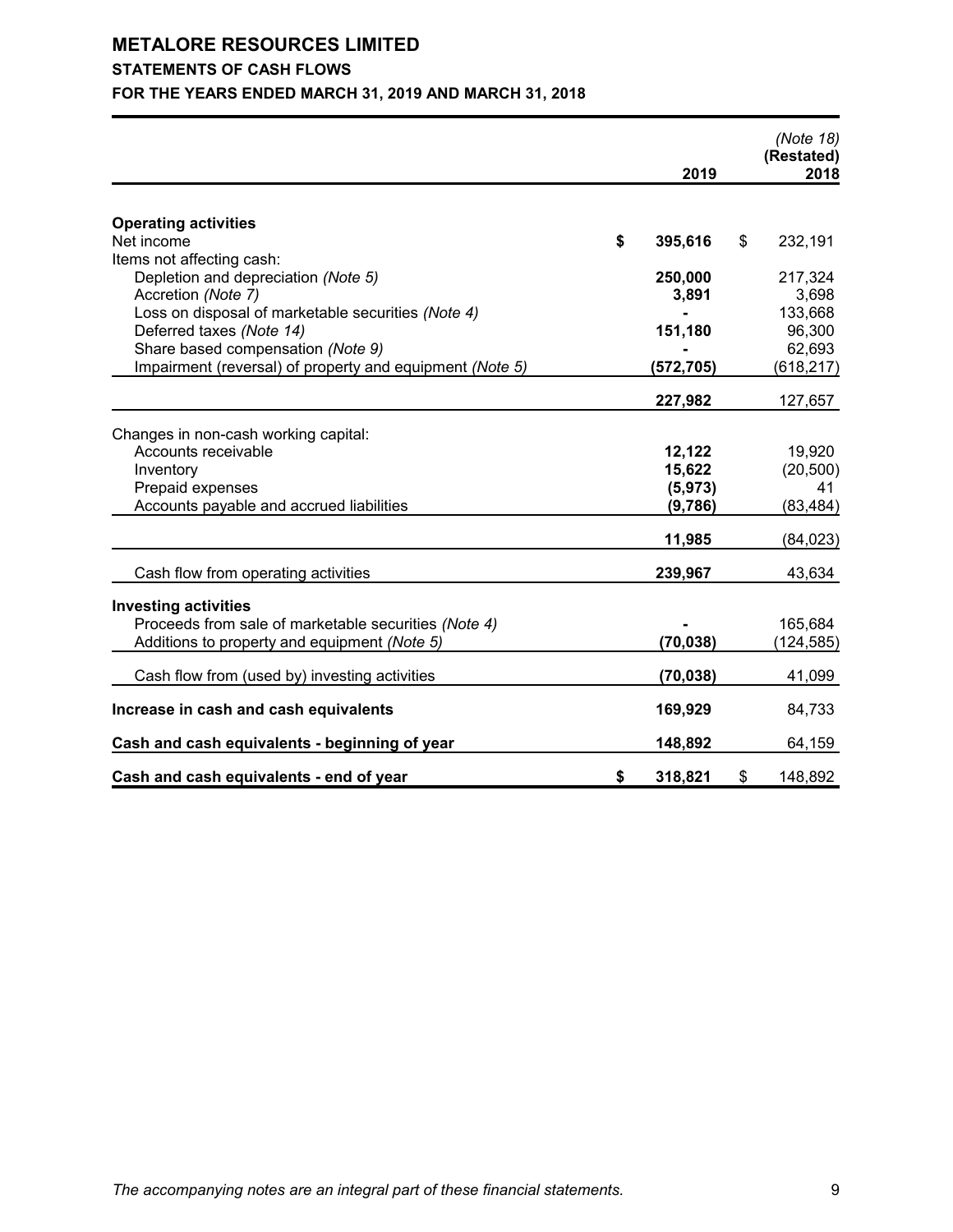#### **1. REPORTING ENTITY**

Metalore Resources Limited (the "Company") is a junior resource company incorporated and domiciled in Canada dedicated to natural gas production and gold exploration in Ontario. The Company currently operates in one geographic region, Canada. The Company's common shares are listed on the TSX Venture Exchange and trade under the symbol "MET".

The head office, principal address, registered address and records office of the Company are located at P.O. Box 422, Simcoe, Ontario, N3Y 4L5, Canada.

# **2. BASIS OF PRESENTATION**

#### **(a) Statement of compliance**

The financial statements, including comparatives, have been prepared in accordance with International Financial Reporting Standards ("IFRS") as issued by the International Accounting Standards Board ("IASB") and the Interpretations of the International Financial Reporting Interpretations Committee ("IFRIC") and in effect as at April 1, 2018. The Company has applied the same accounting policies for all periods reported in these financial statements.

These financial statements were authorized for issue by the Board of Directors on July 26, 2019.

#### **(b) Basis of measurement**

The financial statements have been prepared using the historical cost basis of accounting, with the exception of share based payments and financial instruments classified as fair value through other comprehensive income which are measured at fair value.

#### **(c) Functional and presentation currency**

These financial statements are presented in Canadian dollars, which is the Company's functional currency.

#### **(d) Use of estimates and judgments**

The preparation of the financial statements in conformity with IFRS requires management to make estimates and use judgment regarding the reported amounts of assets and liabilities as at the date of the financial statements and the reported amounts of revenues and expenses during the year. These judgments, estimates, and assumptions are based on current trends and all relevant information available to the Company at the time of preparation of the financial statements. As the effect of future events cannot be determined with certainty, the actual results may differ from the estimated amounts.

Estimates and underlying assumptions are reviewed on an ongoing basis. Revisions to accounting estimates are recognized in the year in which the estimates are revised and in any future years affected.

Significant areas of estimation and assumptions made by management affecting the measurement of balances and transactions in the financial statements include:

#### **Critical accounting judgments**

The following are critical judgments and significant estimates management has made in the process of applying the Company's accounting policies and that have the most significant effect on the amounts recognized in the financial statements.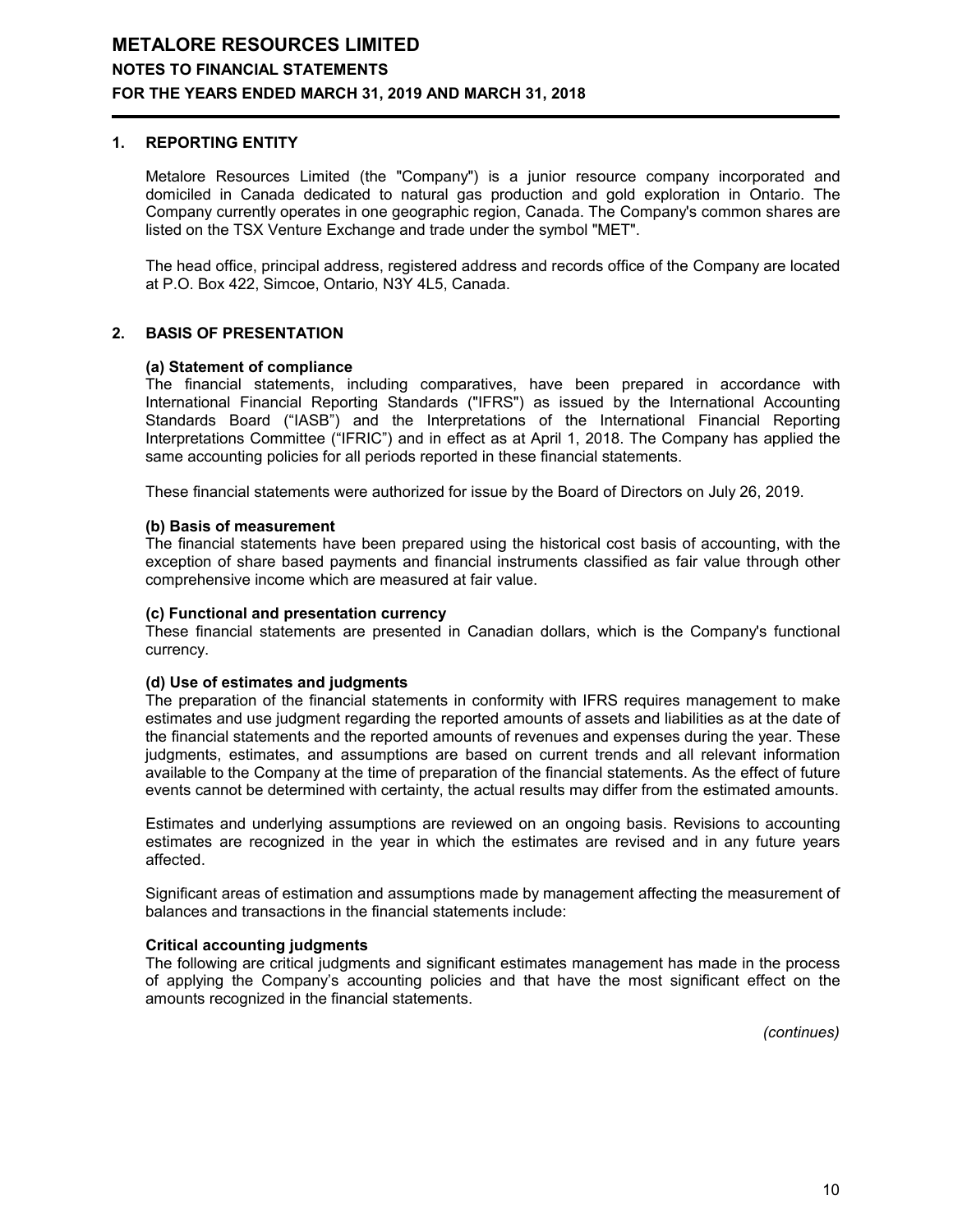#### **2. BASIS OF PRESENTATION** *(continued)*

#### *Cash-generating units ("CGU")*

The Company's assets are aggregated into CGUs for the purposes of calculating depletion and depreciation and impairment. CGUs are determined based on the smallest group of assets that generate cash flows independent of other assets or groups of assets. Determination of the CGUs is subject to the Company's judgment and is based on geographical proximity, shared infrastructure, similar exposure to market risk, and materiality.

#### *Impairment*

Judgments are required to assess when impairment indicators exist and impairment testing is required. In determining the recoverable amount of assets, in the absence of quoted market prices, impairment tests are based on estimates of reserves, production rates, future natural gas prices, future costs, discount rates, market value of land, and other relevant assumptions.

#### **Significant estimates**

The following are key estimates and assumptions made by the Company affecting the measurement of balances and transactions in the financial statements.

#### *Recoverability of asset carrying values*

The recoverability of natural gas property carrying values is assessed at the CGU level. The key estimates used in the determination of cash flows from natural gas reserves include the following:

- (i) Reserves Assumptions that are valid at the time of the reserve estimation may change significantly when new information becomes available. Changes in forward price estimates, production costs, or recovery rates may change the economic status of reserves and may ultimately result in reserves being restated.
- (ii) Natural gas prices Forward price estimates are used in the cash flow model. Commodity prices can fluctuate for a variety of reasons including supply and demand fundamentals, inventory levels, exchange rates, weather, and economic and geopolitical factors.
- (iii) Discount rate The discount rate used to calculate the net present value of cash flows is based on estimates of an approximate industry peer group weighted average cost of capital. Changes in the general economic environment could result in significant changes to this estimate.

The key assumptions used in the impairment tests are described in note 5.

#### *Depletion and depreciation*

Amounts recorded for depletion and depreciation are based on estimates of total proved and probable natural gas reserves and future development capital. By their nature, the estimates of reserves, including the estimates of future prices, costs, and future cash flows, are subject to measurement uncertainty. Accordingly, the impact on the financial statements in future periods could be material.

#### *Decommissioning obligations*

Amounts recorded for decommissioning obligations and the related accretion expense requires the use of estimates with respect to the amount and timing of decommissioning expenditures. Actual costs and cash outflows can differ from estimates because of changes in laws and regulations, public expectations, market conditions, discovery and analysis of site conditions, and changes in technology. Other provisions are recognized in the period when it becomes probable that there will be a future cash outflow.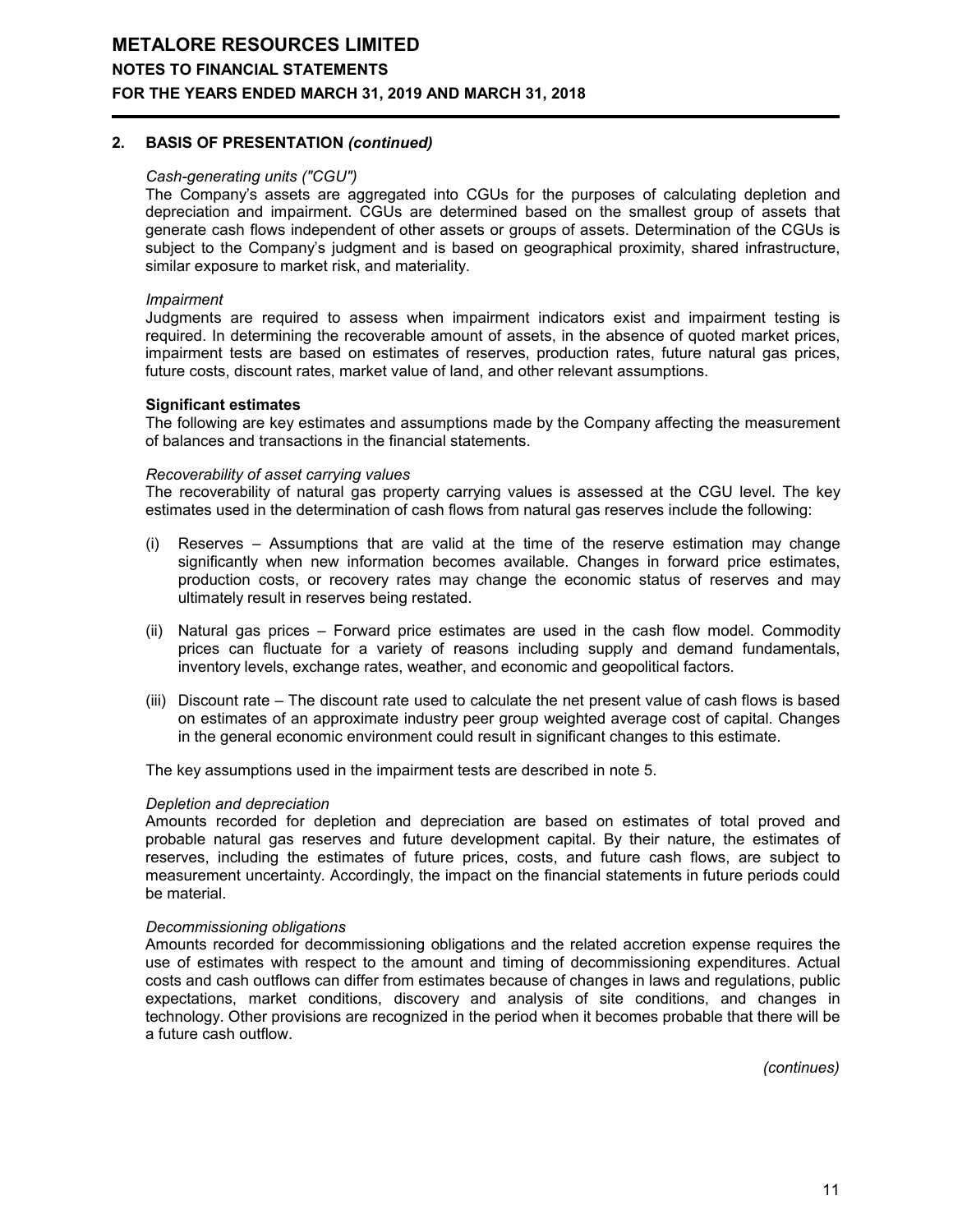#### **2. BASIS OF PRESENTATION** *(continued)*

#### *Share based compensation*

Compensation costs recognized for share based compensation plans are subject to the estimation of what the ultimate value will be using pricing models such as the Black-Scholes pricing model, which is based on significant assumptions such as volatility, expected term, and forfeiture rate.

#### *Income taxes*

The measurement of income taxes payable and deferred tax assets and liabilities require management to make judgements in the interpretations and application of the relevant tax laws. The actual amount of income taxes only becomes final upon filing and acceptance of the tax returns by the relevant authorities which occur subsequent to the issuance of the financial statements.

#### **3. SUMMARY OF SIGNIFICANT ACCOUNTING POLICIES**

The accounting policies set out below have been applied consistently by the Company to all periods presented in these financial statements.

#### **(a) Revenue**

Revenue is measured at the fair value of the consideration received or receivable. Provided it is probable that the economic benefits will flow to the Company and the revenue and costs, if applicable, can be measured reliably, revenue is recognized in profit or loss as follows:

Revenue from the sale of natural gas is recognized when title to the product passes to the purchasers based on volumes delivered at contracted delivery points and prices and are recorded gross of transportation charges incurred by the Company. The costs associated with the delivery, including transportation and production-based royalty expenses, are recognized in the same period in which the related revenue is earned and recorded.

#### **(b) Cash and cash equivalents**

Cash and cash equivalents are comprised of cash and short-term investments that have a fixed maturity date of less than three months from the date of acquisition.

#### **(c) Inventory**

Inventory consists of pipe, fittings and processing supplies and is stated at the lower of cost and net realizable value with the cost being determined on a first-in, first-out basis.

#### **(d) Property and equipment and exploration and evaluation assets**

The Company is involved in the exploration and evaluation of petroleum and natural gas properties and mineral properties.

#### **Recognition and measurement**

#### *Exploration and evaluation expenditures*

Exploration and evaluation costs of natural gas properties, including the costs of acquiring undeveloped land and drilling costs, are initially capitalized until the drilling of the well is complete and the results have been evaluated. The costs are accumulated in cost centers by well, field, or exploration area pending determination of technical feasibility and commercial viability.

Exploration and evaluation costs of mineral properties, including the cost of acquiring mining rights and expenses directly related to the exploration and evaluation of the mining properties are expensed in the year they are incurred.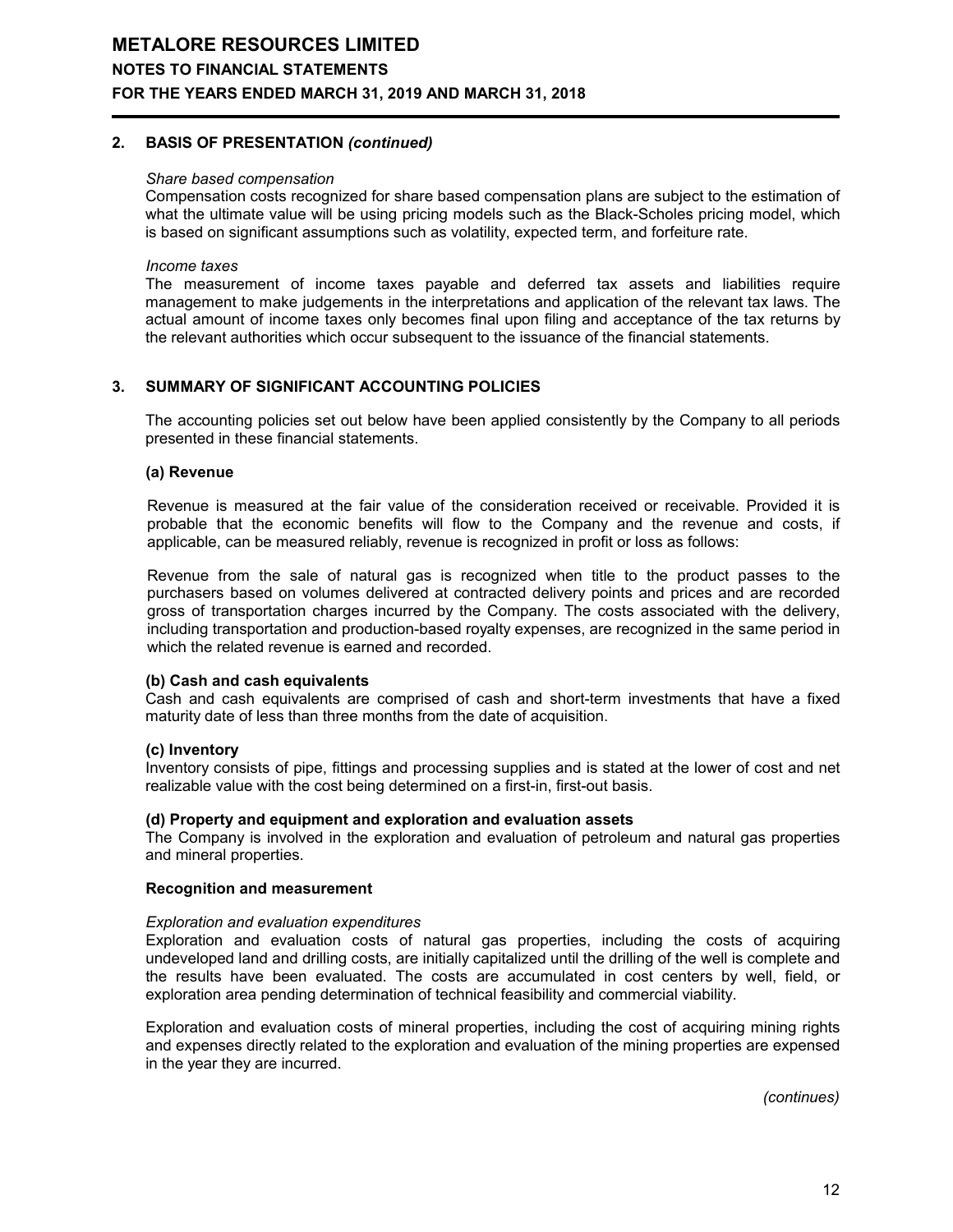The technical feasibility and commercial viability of extracting a mineral resource is considered to be determinable when proved or probable reserves are determined to exist. If proved or probable reserves are found, the accumulated exploration and evaluation costs and associated undeveloped land are transferred to natural gas properties or mineral property interests as applicable. The exploration and evaluation costs are reviewed for impairment prior to any such transfer.

#### *Development and production costs*

Items of property and equipment, which include natural gas properties, are measured at cost less accumulated depletion and depreciation and accumulated impairment losses. The cost of development and production assets includes: transfers from exploration and evaluation assets, which generally include the cost to drill the well and the cost of the associated land upon determination of technical feasibility and commercial viability; the cost to complete and tie-in the well; facility costs; the cost of recognizing provisions for future restoration and decommissioning obligations; geological and geophysical costs; and directly attributable overhead.

Development and production assets are grouped into CGUs for impairment testing. The Company has grouped its development and production assets into one CGU: (i) Norfolk, ON.

When significant parts of an item of property and equipment, including natural gas properties, have different useful lives, they are accounted for as separate items (major components).

Gains and losses on disposal of an item of property and equipment, including natural gas properties, are determined by comparing the proceeds from disposal with the carrying amount of property and equipment and are recognized in profit or loss. The carrying amount of any replaced or disposed item of property and equipment is derecognized.

#### **Subsequent costs**

Costs incurred subsequent to the determination of technical feasibility and commercial viability and the costs of replacing parts of natural gas properties are recognized as property and equipment only when they increase the future economic benefits embodied in the specific asset to which they relate. Capitalized property and equipment generally represent costs incurred in developing proved or probable reserves and bringing in or enhancing production from such reserves and are accumulated on a field or geotechnical area basis. The costs of the day-to-day servicing of property and equipment are recognized in production expenses as incurred.

#### **Depletion and depreciation**

The net carrying value of natural gas properties is depleted using the unit of production method by reference to the ratio of production in the period to the related proved plus probable reserves, taking into account the estimated future development costs necessary to bring those reserves into production and the estimated salvage value of the assets at the end of their useful lives. Future development costs are estimated taking into account the level of development required to produce the reserves.

Proved plus probable reserves are estimated at least annually by independent qualified reserve evaluators and represent the estimated quantities of natural gas which geological, geophysical, and engineering data demonstrate with a specified degree of certainty to be recoverable in future years from known reservoirs and which are considered commercially producible.

The Company has determined the estimated useful lives for gas pipelines and compression facilities to be consistent with the reserve lives of the areas for which they serve. As such, the Company includes the cost of these assets within their associated CGU for the purpose of depletion using the unit of production method.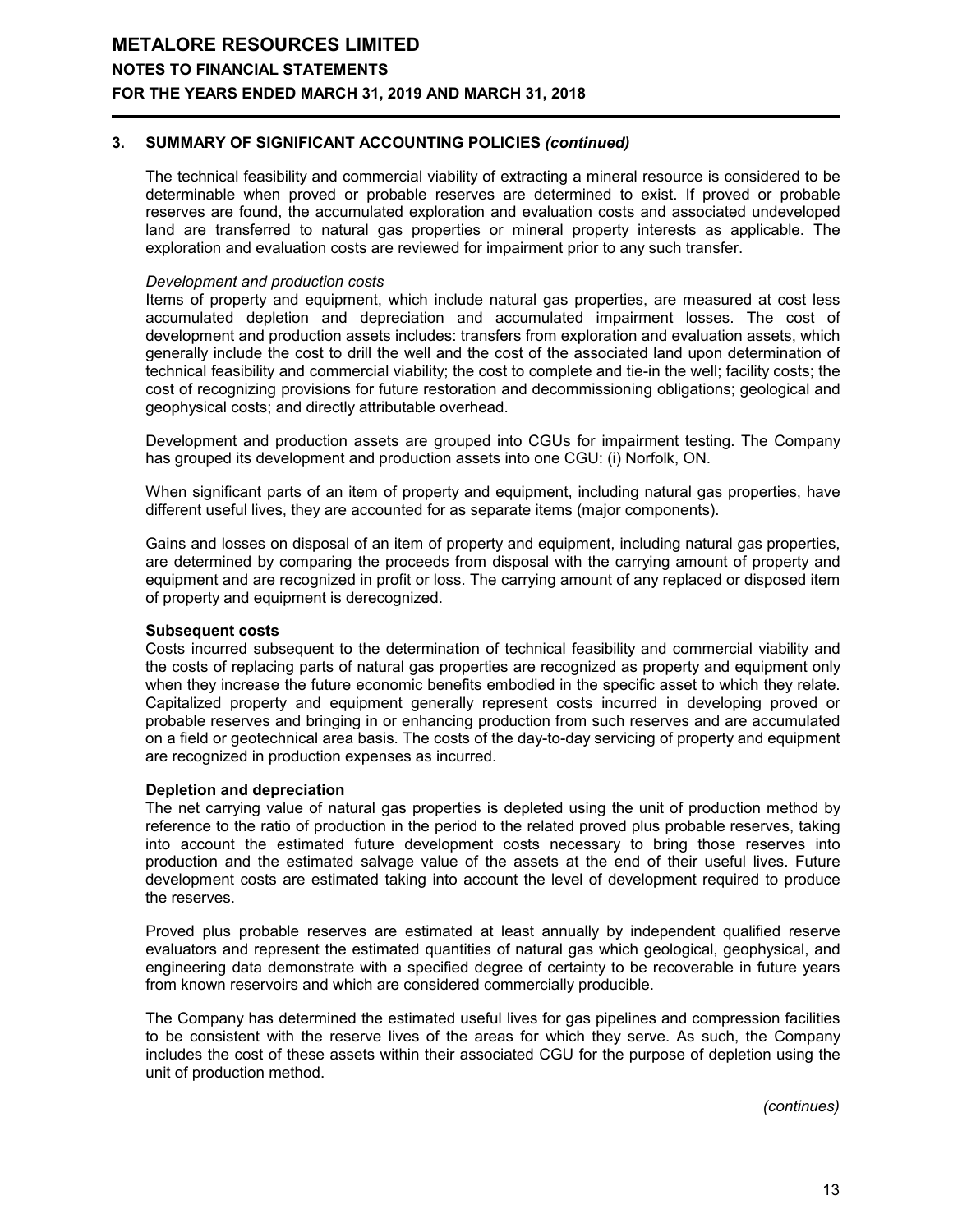#### **(e) Impairment**

#### **Financial assets**

A financial asset is assessed at each reporting date to determine whether there is any objective evidence that it is impaired. A financial asset is considered to be impaired if objective evidence indicates that one or more events have had a negative effect on the estimated future cash flows of that asset. An impairment loss in respect of a financial asset measured at amortized cost is calculated as the difference between its carrying amount and the present value of the estimated future cash flows discounted at the original effective interest rate.

Individually significant financial assets are tested for impairment on an individual basis, with the exception of equity instruments where an election has been made to irrevocably designate as fair value through other comprehensive income without subsequent reclassification to net loss. The remaining financial assets are assessed collectively in groups that share similar credit risk characteristics. All impairment losses are recognized in profit or loss. An impairment loss is reversed if the reversal can be related objectively to an event occurring after the impairment loss was recognized. For financial assets measured at amortized cost, the reversal is recognized in profit or loss.

#### **Non-financial assets**

The carrying amounts of the Company's non-financial assets, other than exploration and evaluation assets, are reviewed at each reporting date to determine whether there is any indication of impairment. If any such indication exists, then the asset's recoverable amount is estimated. Exploration and evaluation assets are assessed for impairment when they are transferred to property and equipment or if facts and circumstances suggest that the carrying amount exceeds the recoverable amount.

For the purpose of impairment testing, assets are grouped together into the smallest group of assets that generate cash inflows from continuing use that are largely independent of the cash inflows of other assets or groups of assets (CGU). The recoverable amount of an asset or a CGU is the greater of its value in use and its fair value less costs of disposal.

Fair value less costs of disposal is determined as the amount that would be obtained from the sale of a CGU in an arm's length transaction between knowledgeable and willing parties. The fair value less costs of disposal of natural gas properties is generally determined as the net present value of the estimated future cash flows expected to arise from the continued use of the CGU, including any expansion projects and its eventual disposal, using assumptions that an independent market participant may take into account. These cash flows are discounted using an appropriate discount rate which would be applied by such a market participant to arrive at a net present value of the CGU. Consideration is given to acquisition metrics of recent transactions completed on similar assets to those contained within the relevant CGU.

Value in use is determined as the net present value of the estimated future cash flows expected to arise from the continued use of the asset in its present form and its eventual disposal. Value in use is determined by applying assumptions specific to the Company's continued use and can only take into account approved future development costs. Estimates of future cash flows used in the evaluation of impairment of assets are made using management's forecasts of commodity prices and expected production volumes. The latter takes into account assessments of field reservoir performance and includes expectations about proved and unproved volumes, which are risk-weighted using geological, production, recovery, and economic projections.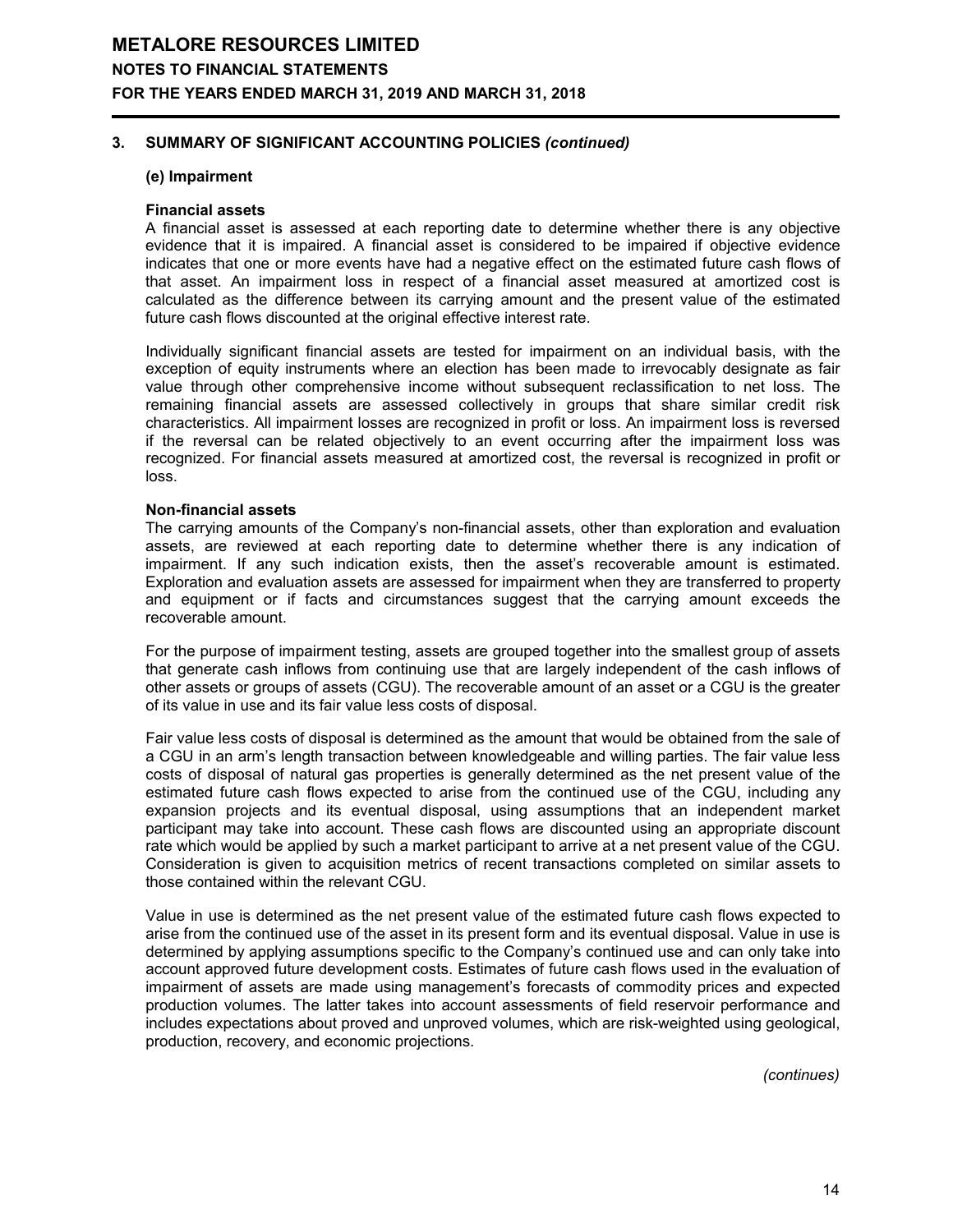An impairment loss is recognized if the carrying amount of a CGU exceeds its estimated recoverable amount. Impairment losses are recognized in profit or loss. Impairment losses recognized in respect of CGUs are allocated to the assets in the CGUs on a pro rata basis. Impairment losses recognized in prior periods are assessed each reporting date if facts or circumstances indicate that the loss has decreased or no longer exists. An impairment loss is reversed if there has been a change in the estimates used to determine the recoverable amount. An impairment loss is reversed only to the extent that the asset's carrying amount does not exceed the carrying amount that would have been determined, net of depletion and depreciation, if no impairment loss had been recognized.

#### **(f) Provisions**

A provision is recognized if, as a result of a past event, the Company has a present legal or constructive obligation that can be estimated reliably, and it is probable that an outflow of economic benefits will be required to settle the obligation. Provisions are determined by discounting the expected future cash flows at a pre-tax rate that reflects current market assessments of the time value of money and the risks specific to the liability. Provisions are not recognized for future operating losses.

#### *Decommissioning obligations*

The Company's activities give rise to dismantling, decommissioning, and site disturbance remediation activities. A provision is made for the estimated cost of abandonment and site restoration and capitalized in the relevant asset category. The capitalized amount is depreciated on a unit of production basis over the life of the associated proved plus probable reserves. Decommissioning obligations are measured at the present value of management's best estimate of the expenditure required to settle the present obligation at the reporting date. Subsequent to the initial measurement, the obligation is adjusted at the end of each period to reflect the passage of time, changes in the estimated future cash flows underlying the obligation, and changes in the risk-free rate. The increase in the provision due to the passage of time is recognized as accretion whereas increases or decreases due to changes in the estimated future cash flows or changes in the discount rate are capitalized. Actual costs incurred upon settlement of the decommissioning obligations are charged against the provision to the extent the provision was established.

#### **(g) Current and deferred taxes**

Income tax expense comprises current and deferred tax. Income tax expense is recognized in the statements of income and comprehensive income except to the extent that it relates to items recognized directly in equity or other comprehensive income.

Current tax is recognized and measured at the amount expected to be recovered from or payable to the taxation authorities based on the income tax rates enacted or substantively enacted at the end of the reporting period and includes any adjustment to taxes payable in respect of previous year.

Deferred tax is recognized on any temporary differences between the carrying amounts of assets and liabilities in the financial statements and the corresponding tax bases used in the consumption of taxable earnings. Deferred tax assets and liabilities are measured at the tax rates that are expected to apply in the period when the asset is realized, and the liability is settled. The effect of a change in the enacted or substantively enacted tax rates is recognized in net income and comprehensive income or in equity depending on the item to which the adjustment relates.

A deferred tax asset is recognized to the extent that it is probable that future taxable profits will be available against which the temporary difference can be utilized. Deferred tax assets are reviewed at each reporting date and are reduced to the extent that it is no longer probable that the related tax benefit will be realized.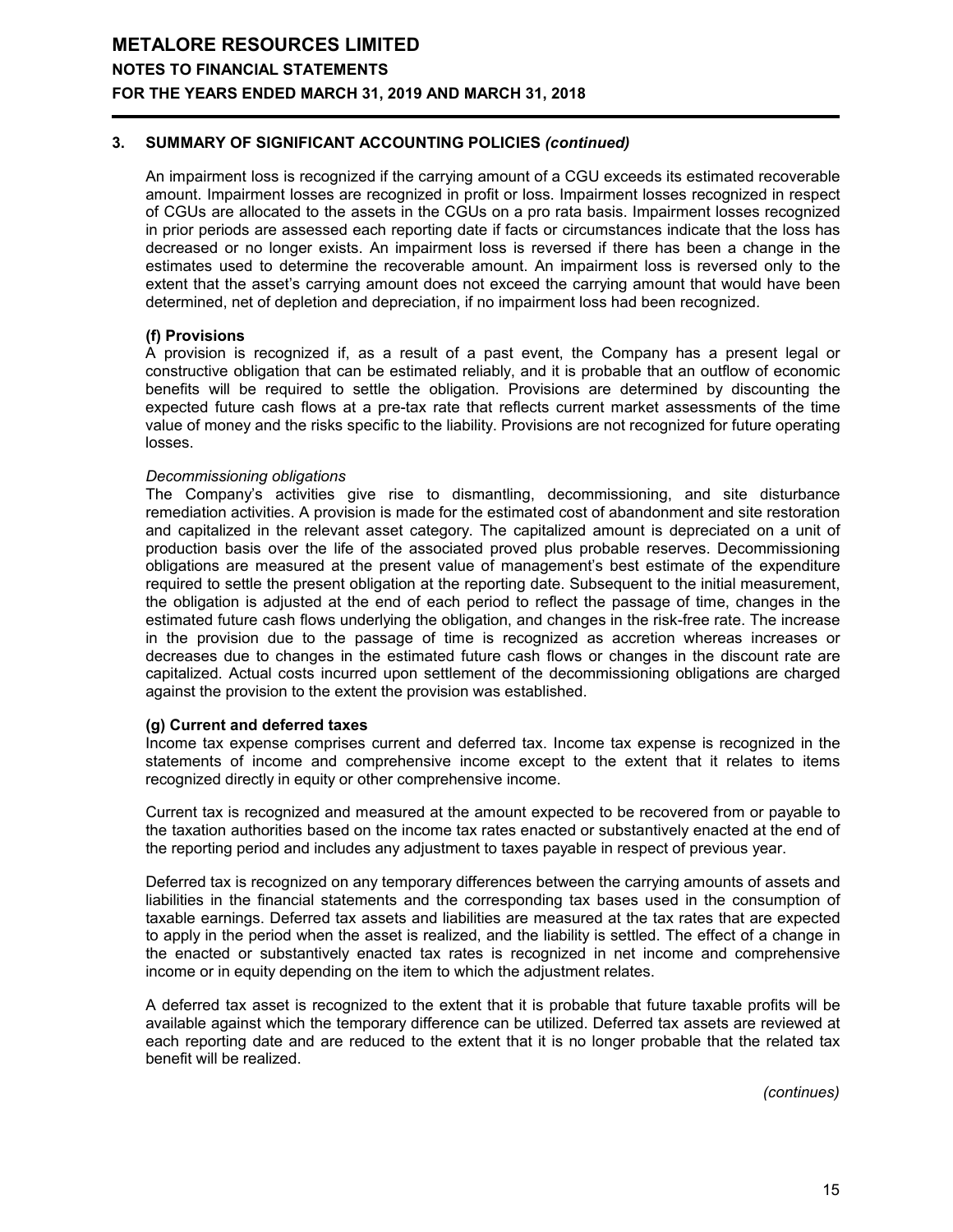#### **(h) Share based compensation**

The Company has a share based compensation plan. The Company uses the fair value method for valuing share based compensation. Under this method, the compensation cost attributed to stock options is measured at fair value at the grant date and expensed over the vesting period with a corresponding increase to contributed surplus. A forfeiture rate is estimated on the grant date and is adjusted to reflect the actual number of options that vest. Upon the settlement of the stock options, the previously recognized value in contributed surplus is recorded as an increase to share capital.

#### **(i) Earnings per share**

Basic earnings per common share is calculated by dividing the net income or loss attributable to common shareholders of the Company by the weighted average number of common shares outstanding during the period. Diluted earnings per common share reflects the maximum possible dilution from the potential exercise of stock options, if dilutive.

#### **(j) Jointly controlled operations**

Certain of the Company's natural gas activities involve jointly controlled operations. The financial statements include the Company's share of these jointly controlled operations and a proportionate share of the relevant assets, liabilities, revenue and related costs.

#### **(k) General and administrative costs**

General and administrative overhead directly associated with the exploration or development of the property is capitalized to the related property in the period incurred. Overhead costs that do not qualify for capitalization are expensed to operations in the period incurred.

#### **(l) Financial instruments**

Measurement after initial recognition depends on the classification of the financial instrument. The Company has classified its financial instruments in the following categories depending on the purpose for which the instruments were acquired and their characteristics.

#### **Financial assets**

#### *Debt instruments*

Investments in debt instruments are subsequently measured at amortized cost when the asset is held within a business model whose objective is to hold assets in order to collect contractual cash flows and when the contractual terms of the financial asset give rise on specified dates to cash flows that are solely payments of principal and interest on the principal amount outstanding.

Investments in debt instruments are subsequently measured at fair value when they do not qualify for measurement at amortized cost. Financial instruments subsequently measured at fair value can be carried at fair value with changes in fair value recorded in net income or loss unless they are held within a business model whose objective is to hold assets in order to collect contractual cash flows or sell the assets and when the contractual terms of the financial asset give rise on specified dates to cash flows that are solely payments of principal and interest on the principal amount outstanding, in which case unrealized gains and losses are initially recognized in other comprehensive income for subsequent reclassification to net income or loss through amortization of premiums and discounts, impairment or derecognition.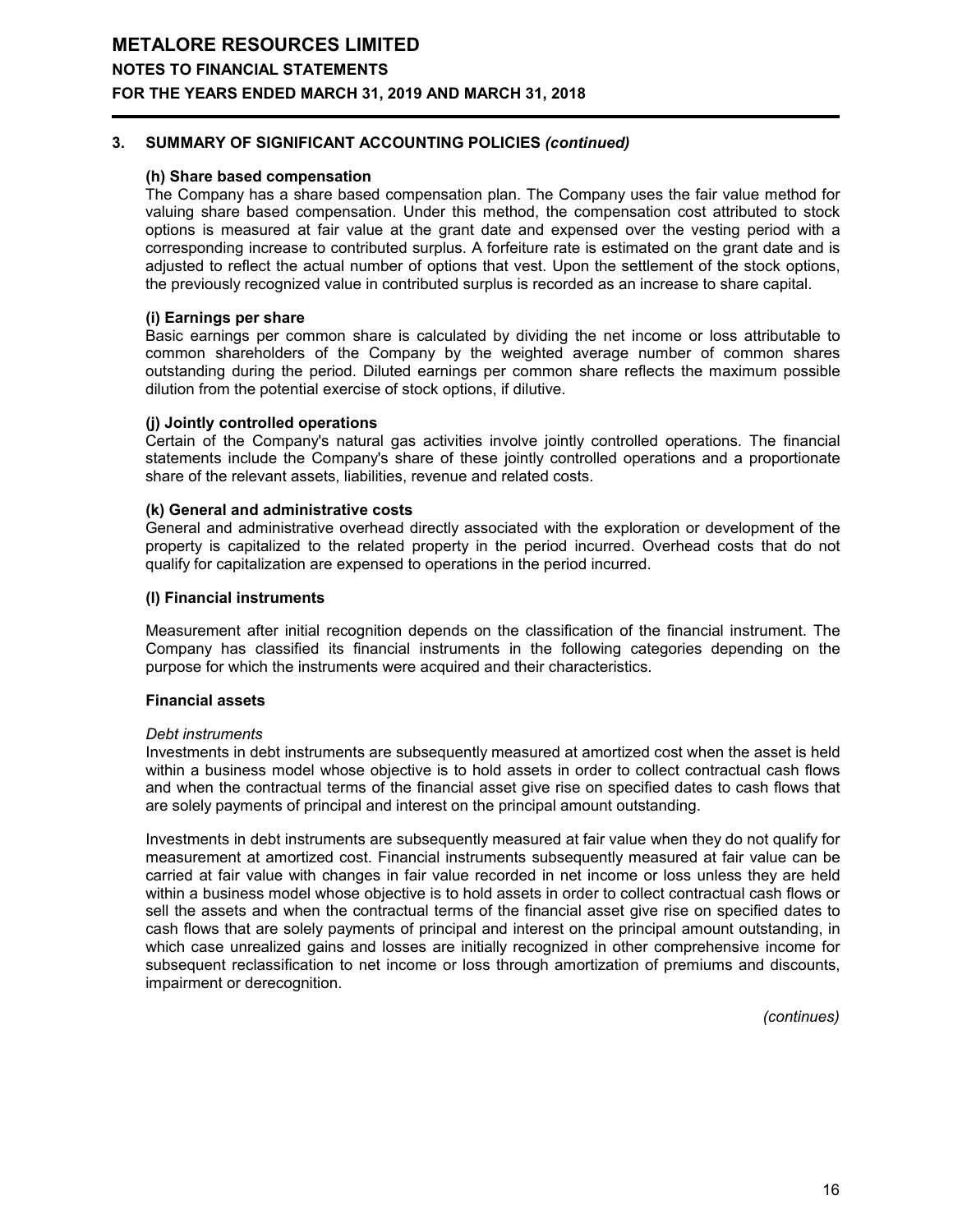#### *Equity instruments*

Investments in equity instruments are subsequently measured at fair value with changes recorded in net income (loss). Equity instruments that are not held for trading can be irrevocably designated as fair value through other comprehensive income on initial recognition without subsequent reclassification to net income (loss). Cumulative gains and losses are transferred from accumulated other comprehensive income to retained earnings upon derecognition of the investment.

Dividend income on equity instruments measured at fair value through other comprehensive income is recognized in the statement of income (loss).

#### **Financial liabilities**

Financial liabilities are subsequently measured at amortized cost using the effective interest method, except for financial liabilities at fair value through profit or loss. Such liabilities, including derivatives that are liabilities, shall be subsequently measured at fair value.

The Company has classified its financial instruments as follows:

| <b>Category</b>                                                      | <b>Financial instrument</b>                                                           |
|----------------------------------------------------------------------|---------------------------------------------------------------------------------------|
| Financial assets at amortized cost                                   | Cash and cash equivalents<br>Accounts receivable<br>Interest and dividends receivable |
| Financial assets at fair value through<br>other comprehensive income | Investments in equity instruments                                                     |
| Financial liabilities at amortized cost                              | Accounts payable and accrued liabilities                                              |

#### **(m) Comprehensive income**

Comprehensive income is defined as the change in equity from transactions, events, and circumstances from non-owner sources. Other comprehensive income refers to items recognized in comprehensive income that are not included in net income, such as unrealized gains or losses on equity instruments.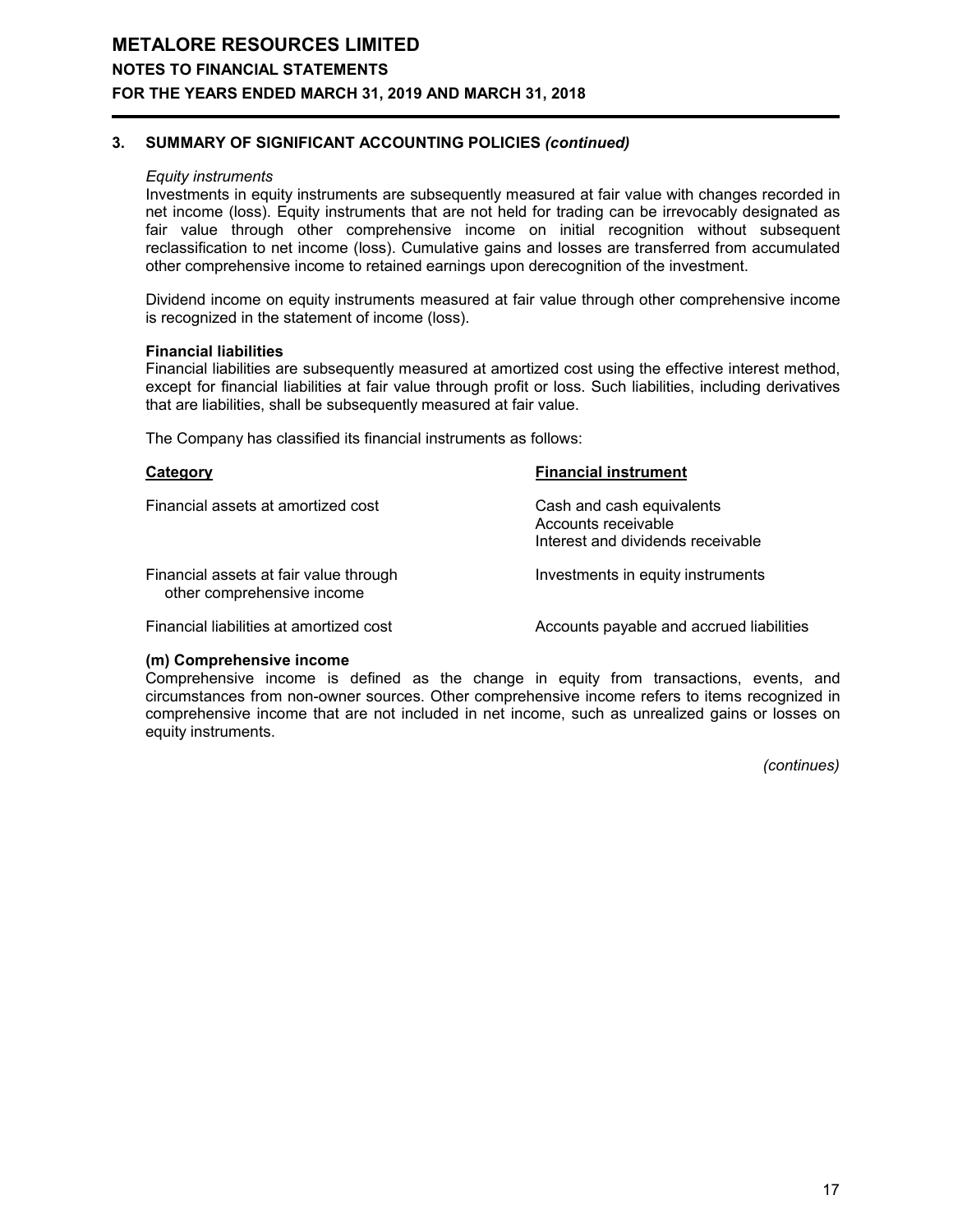# **METALORE RESOURCES LIMITED NOTES TO FINANCIAL STATEMENTS FOR THE YEARS ENDED MARCH 31, 2019 AND MARCH 31, 2018**

## **3. SUMMARY OF SIGNIFICANT ACCOUNTING POLICIES** *(continued)*

#### **(n) New standards and interpretations not yet adopted**

*IFRS 16 – Leases* ("IFRS 16") was issued in January 2016, and replaces *IAS 17 – Leases*, as well as some lease related interpretations. With certain exceptions for leases under twelve months in length or for assets of low value, IFRS 16 states that upon lease commencement a lessee recognises a right-of-use asset and a lease liability. The right-of-use asset is initially measured at the amount of the liability plus any initial direct costs. After lease commencement, the lessee shall measure the right-of-use asset at cost less accumulated depreciation and accumulated impairment. A lessee shall either apply IFRS 16 with full retrospective effect or alternatively not restate comparative information but recognise the cumulative effect of initially applying IFRS 16 as an adjustment to opening equity at the date of initial application. IFRS 16 is effective for annual periods beginning on or after January 1, 2019. Earlier adoption is permitted if IFRS 15 has also been applied. Management is currently assessing the impact on the financial statements.

IFRIC 23 was issued in June 2017 and clarifies the accounting for uncertainties in income taxes. The interpretation committee concluded that an entity shall consider whether it is probable that a taxation authority will accept an uncertain tax treatment. If any entity concludes it is probably that the taxation authority will accept an uncertain tax treatment, then the entity shall determine taxable profit (tax loss), tax bases, unused tax losses and credits or tax rates consistent with the tax treatment used or planned to be used in its income tax filings. If any entity concludes it is not probable that the taxation authority will accept an uncertain tax treatment, the entity shall reflect the effect of uncertainty in determining the related taxable profit (tax loss), tax bases, unused tax losses and credits or tax rates. IFRIC 23 will be effective for annual periods beginning on or after January 1, 2019. The Company does not expect IFRS 23 to have a material impact on its financial statements.

#### **4. MARKETABLE SECURITIES**

A continuity schedule of the fair value of the Company's marketable securities is as follows:

| Balance, March 31, 2017        | S | 623,910    |
|--------------------------------|---|------------|
| Cost of purchases              |   | 124,585    |
| Proceeds on disposals          |   | (165, 684) |
| Loss on disposal               |   | (133, 668) |
| Fair value adjustment          |   | (41, 593)  |
| Balance, March 31, 2018        |   | 407,550    |
| Fair value adjustment          |   | (130,020)  |
|                                |   |            |
| <b>Balance, March 31, 2019</b> |   | 277,530    |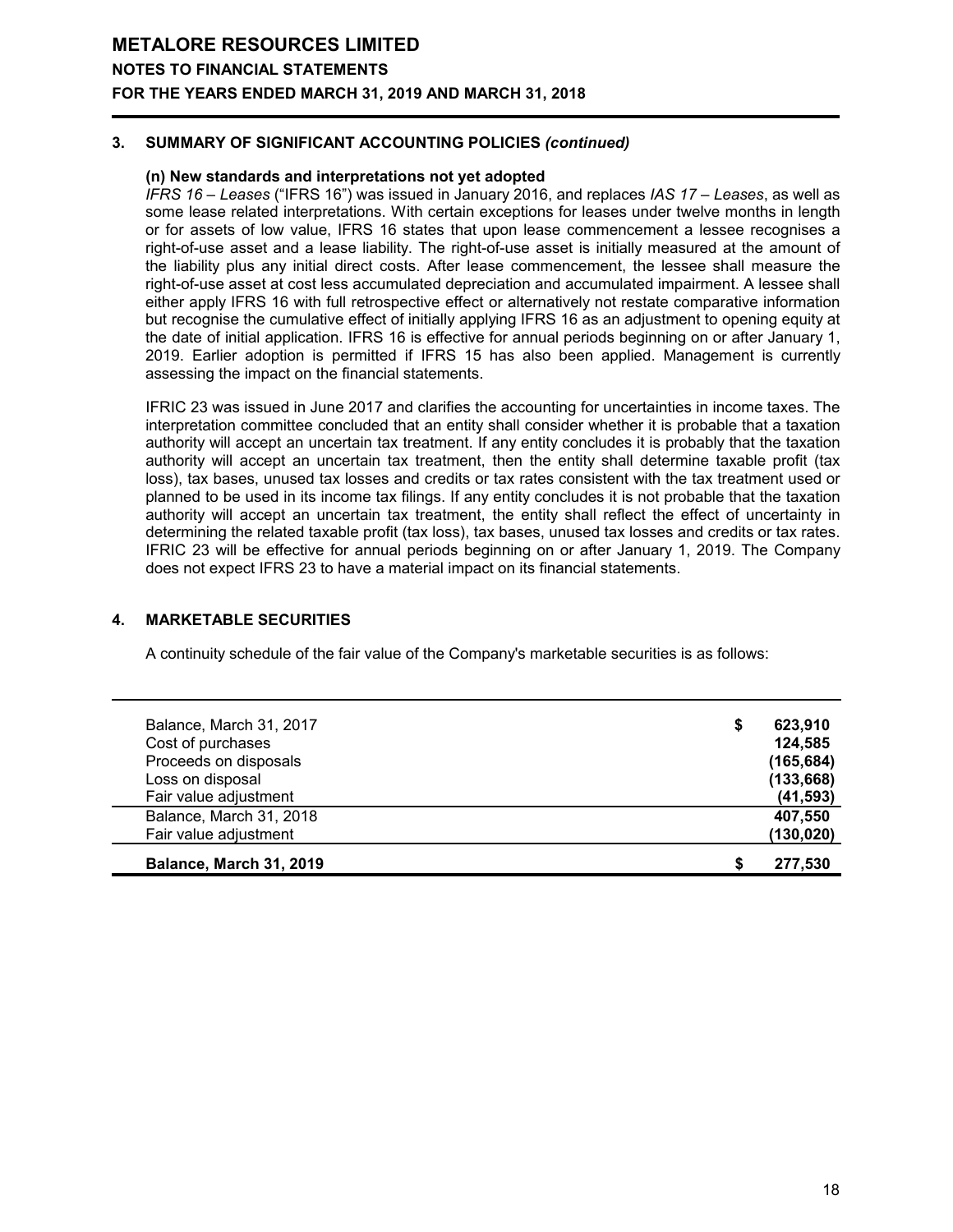# **METALORE RESOURCES LIMITED NOTES TO FINANCIAL STATEMENTS FOR THE YEARS ENDED MARCH 31, 2019 AND MARCH 31, 2018**

# **5. PROPERTY AND EQUIPMENT**

|                                                              |    | <b>Natural gas</b><br>properties |    | Land    |    | Total      |
|--------------------------------------------------------------|----|----------------------------------|----|---------|----|------------|
| Cost                                                         |    |                                  |    |         |    |            |
| Balance, March 31, 2017                                      | \$ | 16,589,057                       | \$ | 130,000 | \$ | 16,719,057 |
| Additions                                                    |    | 124,585                          |    |         |    | 124,585    |
| Changes to decommissioning obligation estimates              |    | 9,984                            |    |         |    | 9,984      |
| Balance, March 31, 2018                                      |    | 16,723,626                       |    | 130,000 |    | 16,853,626 |
| <b>Additions</b>                                             |    | 70,038                           |    |         |    | 70,038     |
| Balance, March 31, 2019                                      |    | \$16,793,664                     | -S | 130,000 | S. | 16,923,664 |
| <b>Accumulated Depletion, Depreciation and</b><br>Impairment |    |                                  |    |         |    |            |
| Balance, March 31, 2017                                      | \$ | 9,936,866                        | \$ |         | \$ | 9,936,866  |
| Depletion and depreciation                                   |    | 217,324                          |    |         |    | 217,324    |
| Impairment reversal                                          |    | (618, 217)                       |    |         |    | (618, 217) |
| Balance, March 31, 2018                                      |    | 9,535,973                        |    |         |    | 9,535,973  |
| Depletion and depreciation                                   |    | 250,000                          |    |         |    | 250,000    |
| Impairment reversal                                          |    | (572,705)                        |    |         |    | (572, 705) |
| Balance, March 31, 2019                                      | S. | $9,213,268$ \$                   |    |         | S. | 9,213,268  |
| <b>Net Book Value</b>                                        |    |                                  |    |         |    |            |
| March 31, 2018                                               | \$ | 7,187,653                        | \$ | 130,000 | \$ | 7,317,653  |
| March 31, 2019                                               | \$ | 7,580,396                        | \$ | 130,000 | \$ | 7,710,396  |

The Company owns and/or controls approximately 40,000 acres of petroleum, natural gas and mineral leases in Charlotteville, Walsingham and Houghton townships in Norfolk County, Ontario.

# **Depletion and depreciation**

The calculation of depletion and depreciation expense for the year ended March 31, 2019 included an estimated \$1,065,000 (March 31, 2018 – \$1,050,000) for future development costs associated with proved plus probable undeveloped reserves.

#### **Impairments**

At March 31, 2019 and March 31, 2018 the Company assessed its natural gas properties for impairment indicators and concluded indicators exist. As a result, the Company performed an impairment test at March 31, 2019. The recoverable amount was measured based on the fair value less costs of disposal of the natural gas properties, determined by the application of a discounted cash flow model, using reserves volumes and forecasted natural gas prices as provided by an independent, third party oil and gas reserves evaluator.

In computing the recoverable amount, expected future cash flows were adjusted for risks specific to the natural gas properties using a pre-tax discount rate of 7.5% (March 31, 2018 - 7.5%). At March 31, 2019 a reversal of impairment of \$572,705 (March 31, 2018 - \$618,217). Had a discount rate of 10% been used to measure the recoverable amount, the Company's natural gas properties would have been \$1,690,304 lower than the amount determined using a discount rate of 7.5%.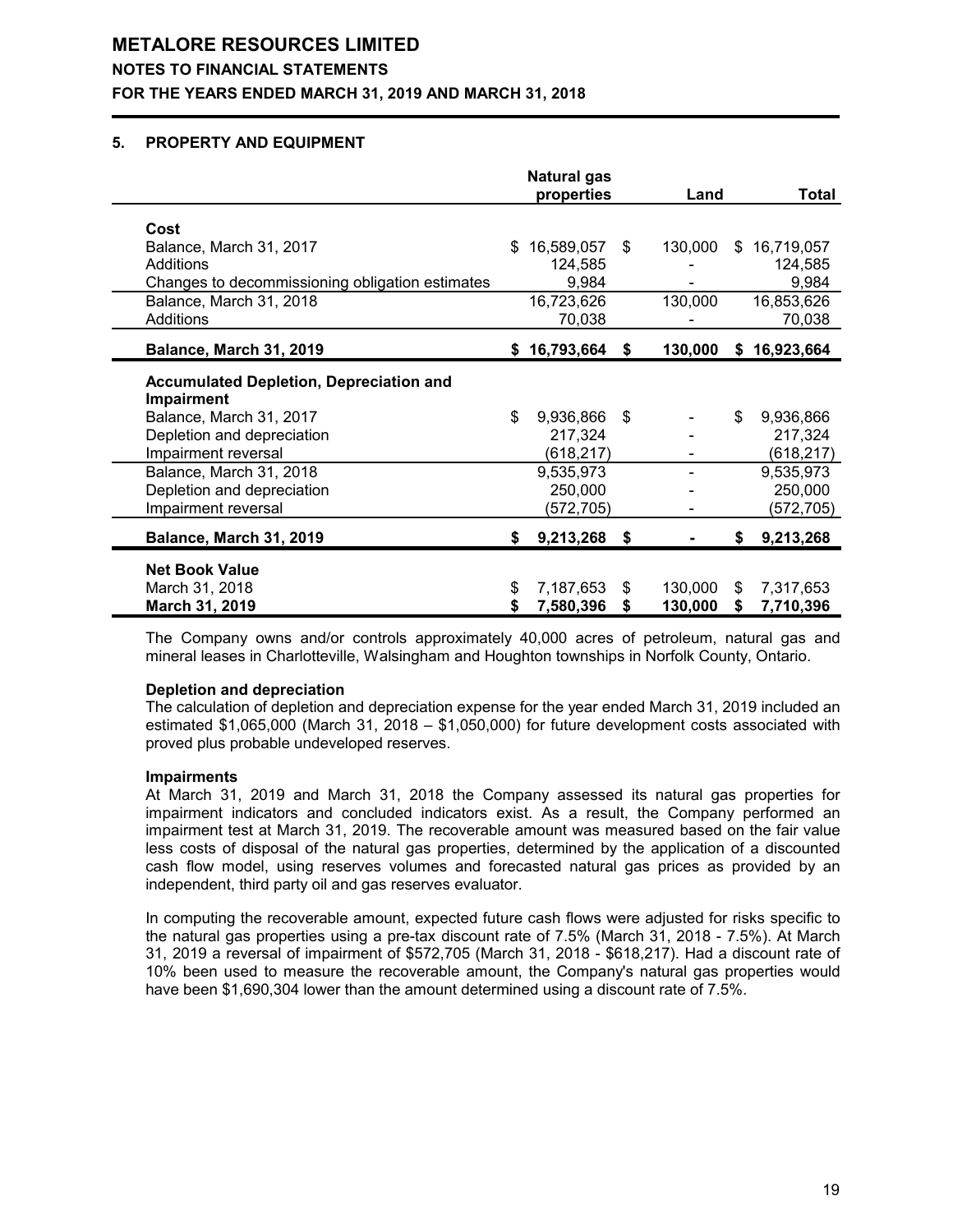#### **6. MINERAL PROPERTIES**

#### **Brookbank**

The Company holds a 1% net smelter return on 18 claims in the Brookbank and Beardmore area of Ontario. and a 21-26% participating interest in over 600 contiguous claims in Sandra, Irwin, Walters, Leduc, and LeGault townships in Northwestern Ontario the majority of which are subject to a working option agreement with Greenstone Gold Mines GP Inc., formerly Premier Gold Mines Limited and Centerra Gold Inc. During the year ended March 31, 2019, the Company incurred exploration expenditures related to the Brookbank gold property of \$150 (March 31, 2018 - \$775). At March 31, 2019, the cumulative exploration expenditures related to the Brookbank gold property were \$1,613,811.

#### **Cedartree Lake**

The Company owns a 100% interest in 306 mining claims in the Sioux Narrows (Cedartree Lake) area of Northwestern Ontario. During the year ended March 31, 2019, the Company incurred exploration expenditures related to the Cedartree Lake gold property of \$27,969 (March 31, 2018 - \$34,230). At March 31, 2019, the cumulative exploration expenditures related to the Cedartree Lake gold property were \$2,969,366.

#### **7. DECOMMISSIONING OBLIGATIONS**

The Company's decommissioning obligations result from its ownership interest in petroleum and natural gas assets including well sites and gathering systems. The total decommissioning obligation is estimated based on the Company's net ownership interest in all wells and facilities, estimated costs to abandon and reclaim the wells and facilities, and the estimated timing of the costs to be incurred in future periods. The total undiscounted amount of the estimated cash flows (adjusted for inflation at 2.0% per year) required to settle the decommissioning obligations at March 31, 2019 is approximately \$1,701,975 (March 31, 2018 – \$1,735,971) which is estimated to be incurred over the next 46 years (March 31, 2018 - 47 years). At March 31, 2019, a risk-free rate of 2.75% (March 31, 2018 – 2.75%) was used to calculate the net present value of the decommissioning obligations.

|                                                                   |   | 2019                               | (Note 18)<br>(Restated)<br>2018 |
|-------------------------------------------------------------------|---|------------------------------------|---------------------------------|
| Balance, beginning of year<br>Accretion<br>Revisions of estimates | S | 522,854<br>3,891<br>$\blacksquare$ | \$<br>509,172<br>3,698<br>9,984 |
| Balance, end of year                                              |   | 526,745                            | 522,854                         |

#### **8. SHARE CAPITAL**

The Company is authorized to issue 4,000,000 common shares without par or nominal value. At March 31, 2019 and March 31, 2018 there were 1,775,035 common shares issued and outstanding. The Company did not issue, redeem or repurchase any shares during the years ended March 31, 2018 or March 31, 2019.

#### **9. SHARE BASED COMPENSATION**

The Company granted 48,000 stock options to all officers and directors on June 15, 2017.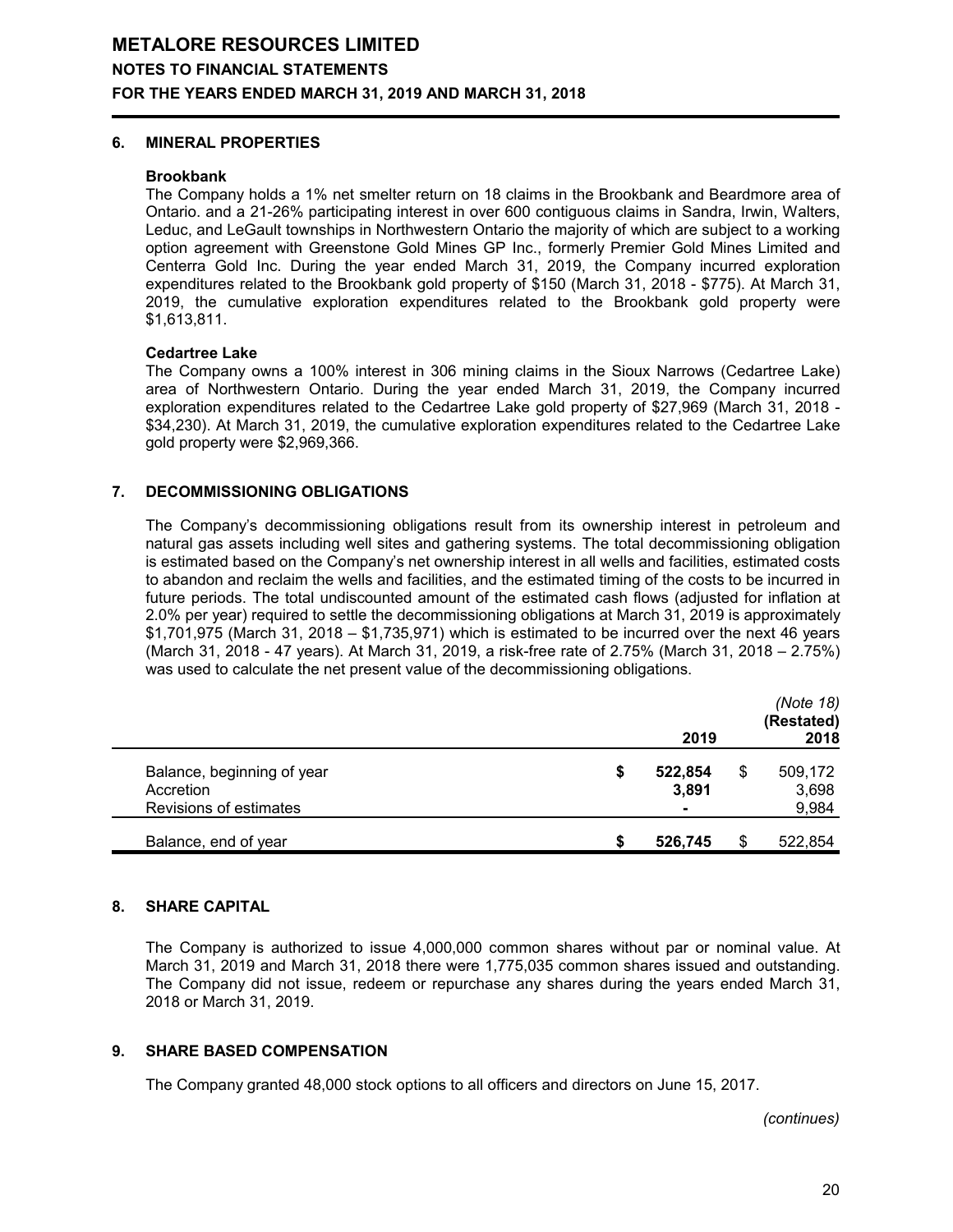## **9. SHARE BASED COMPENSATION** *(continued)*

The Company used the fair value method to account for all stock-based awards. The estimated fair value of the stock options granted was determined using the Black-Scholes option pricing model estimated at the date of the grant using the following assumptions: market value share price \$2.80, exercise price \$3.00, expected volatility 73.01%, option life 3 years, risk free interest rate 1.50%, expected dividend yield 0.00%. At March 31, 2019, all 48,000 options were outstanding (March 31, 2018 - 48,000).

|               |           | <b>Exercise</b> |                             |                    |
|---------------|-----------|-----------------|-----------------------------|--------------------|
|               | Number    | <b>Price</b>    | <b>Grant Date</b>           | <b>Expiry Date</b> |
|               |           |                 |                             |                    |
| Stock options | 48,000 \$ | 3.00            | June 15, 2017 June 16, 2020 |                    |

#### **10. EARNINGS PER SHARE**

|                                                                     |   | 2019      |   | (Note 18)<br>(Restated)<br>2018 |
|---------------------------------------------------------------------|---|-----------|---|---------------------------------|
| Net income<br>Weighted average number of shares outstanding - basic | S | 395,616   | S | 232.191                         |
| and diluted                                                         |   | 1,775,035 |   | 1,775,035                       |
| Earnings per share - basic and diluted                              |   | 0.22      | S | 0.13                            |

For the years ended March 31, 2019 and March 31, 2018, 48,000 stock options outstanding were anti-dilutive and were not included in the diluted earnings per share calculation.

#### **11. CREDIT FACILITY**

The Company has available a revolving credit facility with a Canadian chartered bank in the amount of \$500,000 bearing interest at RBC prime plus 0.5% that is secured by land and a general security agreement. There was no balance outstanding on this facility at the end of March 31, 2019 or March 31, 2018.

#### **12. COMMITMENTS**

The Company is party to natural gas and mining lease commitments requiring ongoing annual compensation payments in the amount of \$10,000 (March 31, 2018 – \$10,000). The leases allow for the surrender of the agreement and termination of payment at the option of the lessee. In addition to the lease commitments there are royalty amounts ultimately payable pursuant to these agreements which are dependent on production and development, making it impracticable to disclose the amount of contractual commitments.

The Company has an outstanding letter of guarantee in the amount of \$70,000 (March 31, 2018 – \$70,000) that is required under the Regulations prescribed by the Ministry of Natural Resources for the future abandonment of gas wells.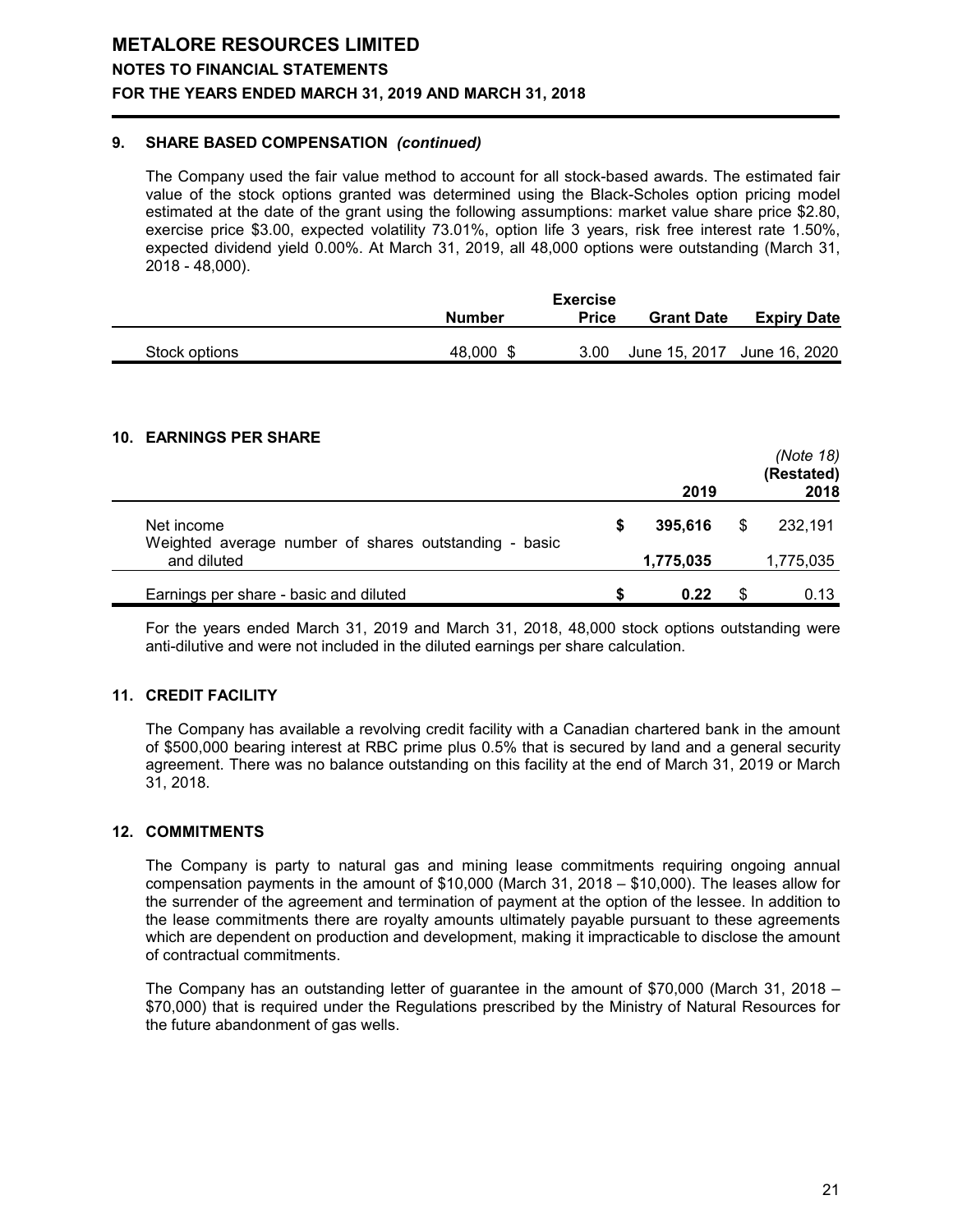#### **13. FAIR VALUE OF FINANCIAL INSTRUMENTS**

#### **Cash and cash equivalents, marketable securities, accounts receivable, accounts payable and accrued liabilities**

The fair value of cash and cash equivalents, marketable securities, accounts receivable, and accounts payable and accrued liabilities at March 31, 2019 approximated their carrying value due to their short term to maturity.

The Company classified the fair value of its financial instruments at fair value according to the following hierarchy based on the amount of observable inputs used to value the instrument:

- Level 1 observable inputs, such as quoted market prices in active markets
- $\bullet$  Level 2 inputs, other than the quoted market prices in active markets, which are observable, either directly or indirectly
- Level 3 unobservable inputs for the asset or liability in which little or no market data exists, therefore requiring an entity to develop its own assumptions

The fair values of cash and cash equivalents and marketable securities as shown in the statement of financial position as at March 31, 2019 are measured using level 1. During the year ended March 31, 2019, there were no transfers between level 1, level 2, and level 3 classified assets and liabilities.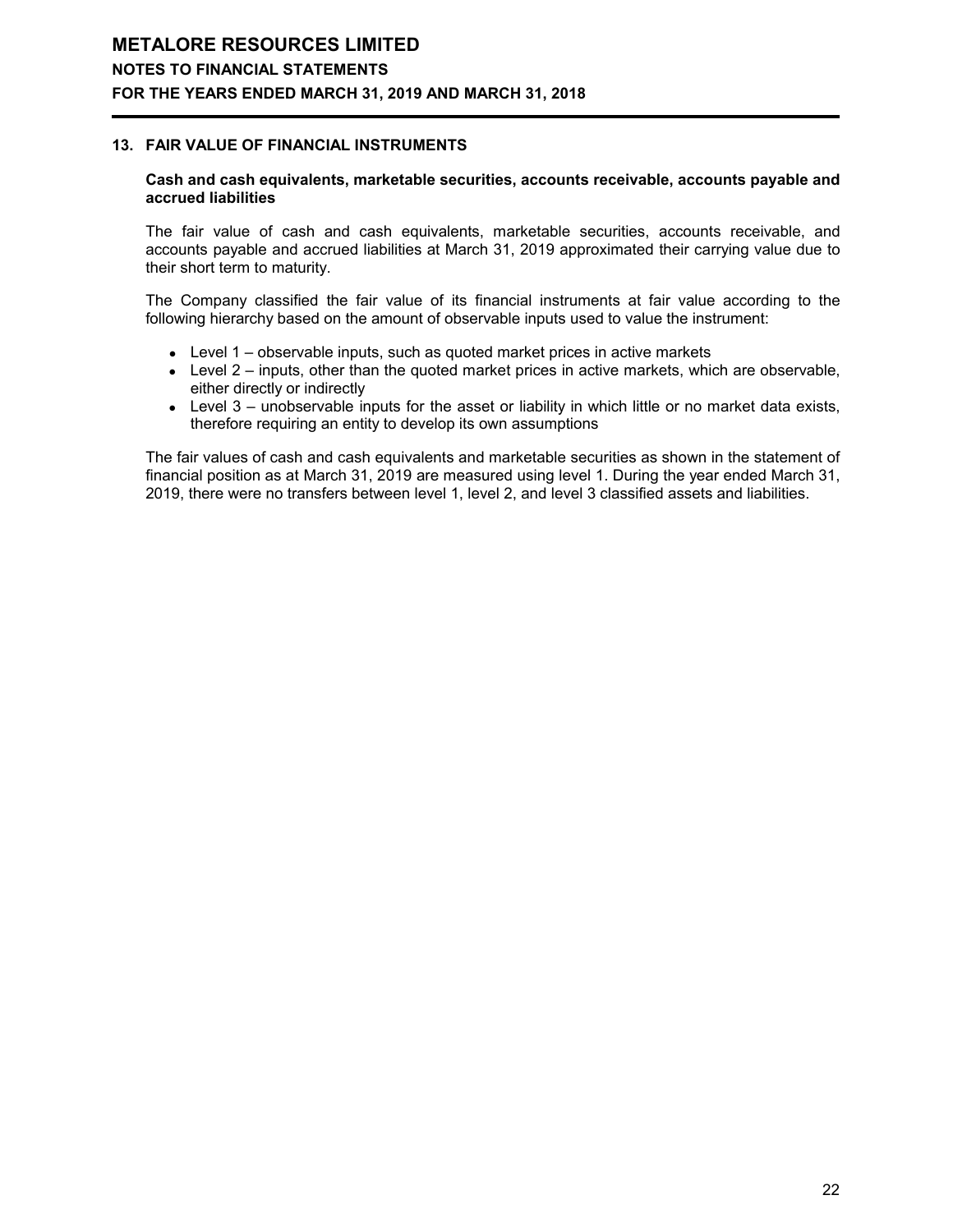# **14. INCOME TAXES**

The provision for income taxes recorded in the financial statements reflects an effective tax rate which differs from the expected statutory tax rate of 26.50% (March 31, 2018 – 26.50%). The differences were accounted for as follows:

|                                                                                                                 |    | 2019        | (Note 18)<br>(Restated)<br>2018 |
|-----------------------------------------------------------------------------------------------------------------|----|-------------|---------------------------------|
| Income before income taxes                                                                                      | \$ | 546,796     | \$<br>328,491                   |
|                                                                                                                 |    |             |                                 |
| Expected income tax expense at statutory income tax rate<br>Increase (decrease) in income taxes resulting from: | \$ | 144,900     | \$<br>87,050                    |
| Change in tax benefits not recognized                                                                           |    | 18,260      |                                 |
| Prior year true-ups                                                                                             |    | (13,930)    | 9,250                           |
| Non-deductible expenses                                                                                         |    | 1,950       |                                 |
| Deferred tax expense                                                                                            | \$ | 151,180     | \$<br>96,300                    |
| The following table summarizes the components of deferred tax:                                                  |    |             |                                 |
|                                                                                                                 |    | 2019        | (Note 18)<br>(Restated)<br>2018 |
|                                                                                                                 |    |             |                                 |
| Deferred tax assets                                                                                             |    |             |                                 |
| Non-capital losses carried forward                                                                              | \$ | 105,520     | \$<br>152,450                   |
| Resource-related tax pool balances                                                                              |    | 1,262,080   |                                 |
| <b>Deferred tax liabilities</b>                                                                                 |    |             |                                 |
| Property and equipment                                                                                          |    | (1,797,080) | (430, 750)                      |
| Net deferred tax liabilities                                                                                    | S  | (429, 480)  | \$<br>(278, 300)                |

Deferred tax assets and liabilities have been offset where they relate to income taxes levied by the same taxation authority and the Company has the legal right and intent to offset.

#### **Unrecognized deferred tax assets**

Deferred taxes are provided as a result of temporary differences that arise due to the differences between the tax values and the carrying amount of assets and liabilities. Deferred tax assets have not been recognized in respect of the following deductible temporary differences:

| Marketable securities          | 327.580   | 197.560 |
|--------------------------------|-----------|---------|
| Decommissioning obligations    | 526,750   | 522.850 |
| Capital losses carried forward | 151.120   | 151,120 |
|                                | 1.005.450 | 871,530 |

The deductible temporary differences resulting from the sale of marketable securities can only be applied against capital gains income. Deferred tax assets have not been recognized in respect of these items because it is not probable that they will be available in the future to be utilized against future taxable profit. The Canadian non-capital loss carry forwards expire as follows: 2033 - \$4,330; 2034 - \$169,560; 2035 - \$15,100; 2036 - \$209,200.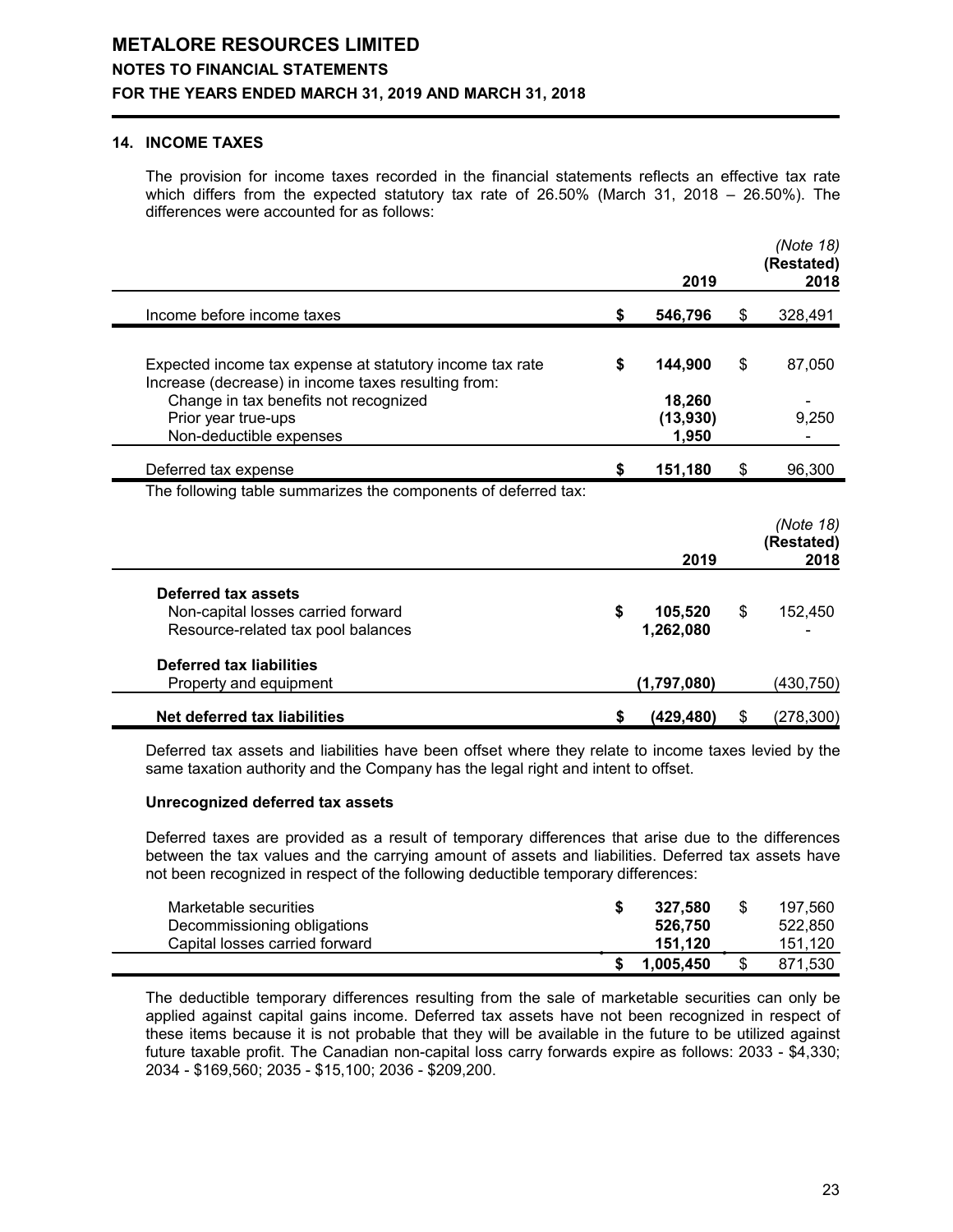#### **15. RELATED PARTY TRANSACTIONS**

Related party transactions are in the normal course of operations and have been initially recorded at fair value.

The Company and Southern Ontario Natural Gas Limited ("SONG"), a private company controlled by the family of the Company's Chief Executive Officer have joint ownership (52% and 48% respectively) in natural gas properties in Houghton Township, Ontario. The Company collects the proceeds for all of the gas produced from this natural gas property and provides SONG with its proportionate share of the revenue. The Houghton battery has been shut in for the past eleven years due to a lack of market demand. As at March 31, 2019, the Company owed SONG \$nil (March 31, 2018 - \$nil) for Houghton Township well site leases paid by SONG on behalf of the Company.

The compensation paid to directors of the Company was \$2,190 (March 31, 2018 – \$4,469).

#### **16. FINANCIAL RISK MANAGEMENT**

The Company's activities expose it to a variety of financial risks that arise as a result of its exploration, development, production, and financing activities. The Company employs risk management strategies and policies to ensure that any exposure to risk is in compliance with the Company's business objectives and risk tolerance levels. Risk management is ultimately established by the Board of Directors and is implemented by management. There have been no significant changes in the nature or concentration of the risk exposure from the prior year unless otherwise noted.

#### **Market risk**

Market risk is the risk that the fair value of future cash flows of a financial instrument will fluctuate because of changes in market prices. Market risk is comprised of foreign currency risk, interest rate risk, and other price risk, such as commodity price risk. The objective of market risk management is to manage and control market price exposures within acceptable limits, while maximizing returns. The Company may use physical delivery sales contracts to manage market risks. All such transactions are conducted within risk management tolerances that are reviewed by the Board of Directors.

#### *Foreign exchange risk*

The prices received by the Company for the production of natural gas are primarily determined in reference to US dollars, but are settled with the Company in Canadian dollars. The Company's cash flow from commodity sales will therefore be impacted by fluctuations in foreign exchange rates.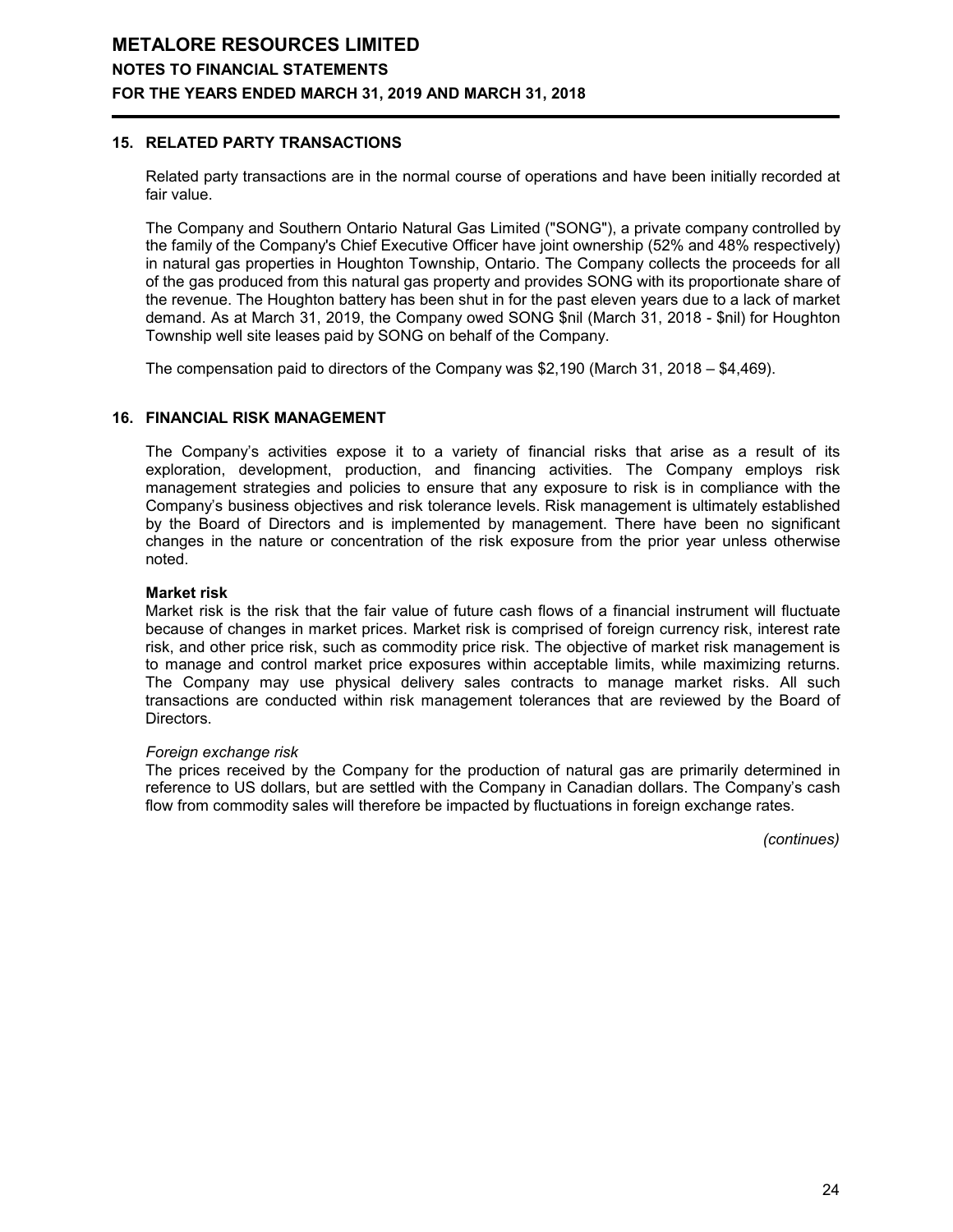#### **16. FINANCIAL RISK MANAGEMENT** *(continued)*

#### *Interest rate risk*

The Company is exposed to interest rate risk primarily through its floating interest rate credit facility (note 11). As at March 31, 2019 the Company has not drawn on this credit facility and therefore the Company is not exposed to interest rate risk.

#### *Commodity price risk*

Natural gas prices are impacted by not only the relationship between the Canadian and US dollar but also by world economic events that dictate the levels of supply and demand. The Company's cash flow from natural gas sales will therefore be impacted by fluctuations in commodity prices. In order to mitigate commodity price risk, the Company enters into forward strip contracts for a certain number of months in advance.

#### **Credit risk**

Credit risk represents the financial loss that the Company would suffer if the Company's counterparties to a financial asset fail to meet or discharge their obligation to the Company. Substantially all of the Company's accounts receivable are with customers in the natural gas industry and are subject to normal industry credit risks. The Company generally grants unsecured credit but routinely assesses the financial strength of its customers. The amount of accounts receivable subject to this risk at March 31, 2019 was \$61,362 (March 31, 2018 – \$73,484).

The Company sells the majority of its production to three petroleum and natural gas marketers and therefore is subject to concentration risk. Historically, the Company has not experienced any collection issues with its petroleum and natural gas marketers. The Company does not typically obtain collateral from petroleum and natural gas marketers.

#### **Liquidity risk**

Liquidity risk is the risk that the Company will not be able to meet its financial obligations as they become due. The Company's processes for managing liquidity risk include ensuring, to the extent possible, that it will have sufficient liquidity to meet its liabilities when they become due. The Company prepares annual, quarterly, and monthly capital expenditure budgets, which are monitored and updated as required, and requires authorizations for expenditures on projects to assist with the management of capital. In managing liquidity risk, the Company ensures that it maintains sufficient levels of working capital.

#### **17. CAPITAL MANAGEMENT**

The Company's objectives when managing capital are to protect the Company's ability to continue as a going concern so that it can continue to provide an appropriate return to shareholders relative to the risk of the Company's mineral exploration and evaluation assets, natural gas properties and marketable securities.

The Company considers its capital structure to include shareholders' equity and its revolving credit facility (note 11). The Company manages its capital structure and makes adjustments to it in light of changes in economic conditions and the risk characteristics of the underlying assets noted above. In order to maintain or adjust the capital structure, the Company may issue new shares, seek external financing or adjust its capital expenditures and other investment programs.

The Company does not have any externally imposed capital requirements. The Company's main objective is to ensure sufficiency of working capital to fund operations and investment activities. Working capital is defined as current assets less current liabilities. At March 31, 2019, the Company's working capital was \$643,025 (March 31, 2018 – \$615,100).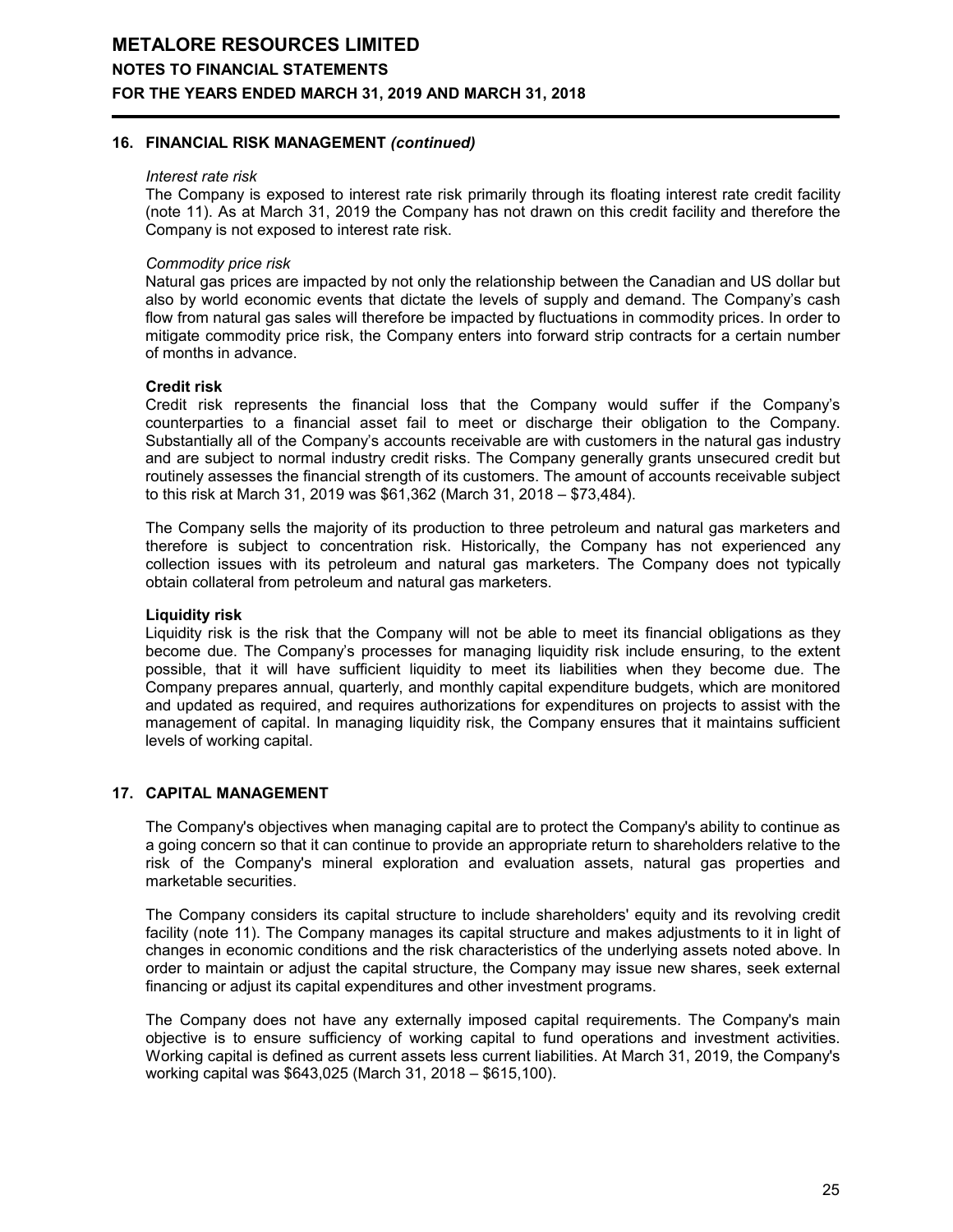#### **18. CHANGE IN ACCOUNTING POLICY**

On January 1, 2019, the Company retrospectively changed its accounting policy for exploration and evaluation expenditures. Previously, the Company capitalized acquisition costs and exploration and evaluation expenditures to the specific mineral properties, net of recoveries received.

Under the new policy, acquisition costs and deferred exploration and evaluation expenditures incurred prior to the establishment of technical feasibility and commercial viability of extracting mineral resources, and prior to a decision by the board of directors to proceed with mine development, are expensed as incurred. As required by *IAS 8 – Accounting policies, changes in accounting estimates and errors*, the Company included the restated statement of financial position as at April 1, 2017. Management considers this accounting policy to provide more reliable and relevant information and more clearly represents the Company's activities.

|             | <b>Effect of change</b> |               |
|-------------|-------------------------|---------------|
|             | in accounting           | As previously |
| As restated | policy                  | reported      |
|             |                         |               |

The effect of this change on the statement of financial position as at April 1, 2017 is as follows:

| Exploration and evaluation assets          | 4,520,053  | \$<br>$(4,520,053)$ \$ | $\blacksquare$ |
|--------------------------------------------|------------|------------------------|----------------|
| Total assets                               | 12,121,140 | (4,520,053)            | 7,601,087      |
| Deferred tax liabilities                   | 1,380,000  | (1, 198, 000)          | 182,000        |
| Total liabilities                          | 2,045,362  | (1, 198, 000)          | 847,362        |
| Retained earnings                          | 7,743,266  | (3,322,053)            | 4,421,213      |
| Total shareholders' equity                 | 10,075,778 | (3,322,053)            | 6,753,725      |
| Total liabilities and shareholders' equity | 12,121,140 | (4,520,053)            | 7,601,087      |

The effect of this change on the statement of financial position as at March 31, 2018 is as follows:

| 4,555,058  | (4, 555, 058) |           |
|------------|---------------|-----------|
| 12,560,519 | (4,555,058)   | 8,005,461 |
| 1,476,300  | (1, 198, 000) | 278,300   |
| 2,071,860  | (1, 198, 000) | 873.860   |
| 7.969.677  | (3,357,058)   | 4,612,619 |
| 10,488,659 | (3,357,058)   | 7,131,601 |
| 12,560,519 | (4,555,058)   | 8,005,461 |
|            |               |           |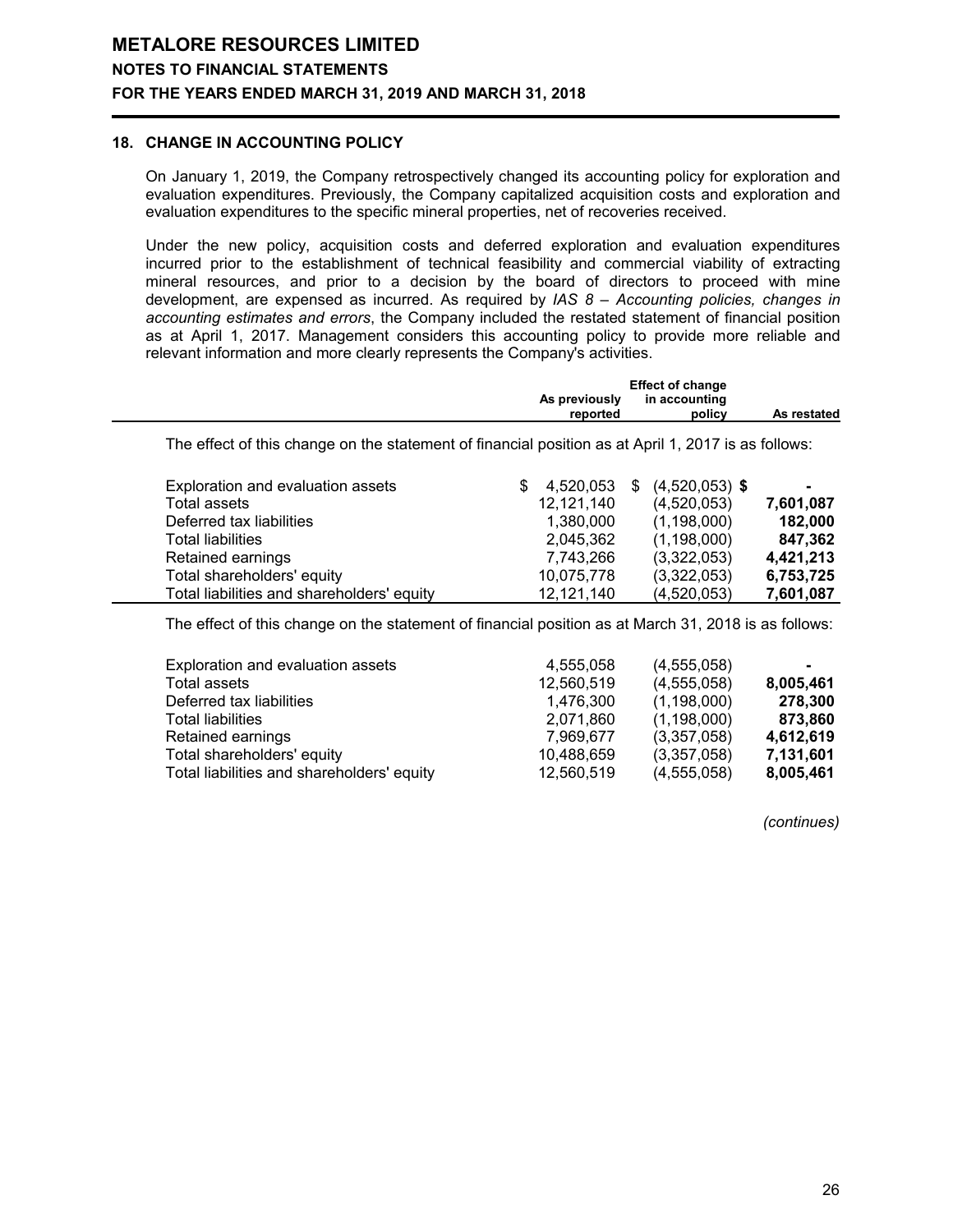# **METALORE RESOURCES LIMITED NOTES TO FINANCIAL STATEMENTS FOR THE YEARS ENDED MARCH 31, 2019 AND MARCH 31, 2018**

#### **18. CHANGE IN ACCOUNTING POLICY** *(continued)*

|                                                                                                          | As previously<br>reported | <b>Effect of change</b> | in accounting<br>policy | As restated   |
|----------------------------------------------------------------------------------------------------------|---------------------------|-------------------------|-------------------------|---------------|
|                                                                                                          |                           |                         |                         |               |
| The effect of this change on the statement of income for the year ended March 31, 2018 is as<br>follows: |                           |                         |                         |               |
| <b>Revenue</b>                                                                                           |                           |                         |                         |               |
| Natural gas sales                                                                                        | \$<br>771,741             | \$                      |                         | \$<br>771,741 |
| Royalty income                                                                                           | 2,376                     |                         |                         | 2,376         |
| Less: Royalties paid                                                                                     | (73, 230)                 |                         |                         | (73, 230)     |
| Net revenue from natural gas sales                                                                       | 700,887                   |                         |                         | 700,887       |
| <b>Expenses</b>                                                                                          |                           |                         |                         |               |
| Production                                                                                               | 377,822                   |                         |                         | 377,822       |
| Depletion and depreciation                                                                               | 217,324                   |                         |                         | 217,324       |
| General and administrative                                                                               | 127,389                   |                         |                         | 127,389       |
| Share based compensation                                                                                 | 62,693                    |                         |                         | 62,693        |
| <b>Transmission tariffs</b>                                                                              | 53,610                    |                         |                         | 53,610        |
| Accretion                                                                                                | 3,698                     |                         |                         | 3,698         |
| <b>Total expenses</b>                                                                                    | 842,536                   |                         |                         | 842,536       |
| Loss from operations                                                                                     | (141, 649)                |                         |                         | (141, 649)    |
| Other expenses (income)                                                                                  |                           |                         |                         |               |
| Investment income                                                                                        | (20, 596)                 |                         |                         | (20, 596)     |
| Loss on disposal of marketable securities                                                                | 133,668                   |                         |                         | 133,668       |
| Impairment (reversal) of property and equipment                                                          | (618, 217)                |                         |                         | (618, 217)    |
| Mineral property exploration expenses                                                                    |                           |                         | 35,005                  | 35,005        |
|                                                                                                          | (505, 145)                |                         | 35,005                  | (470, 140)    |
| Income before taxes                                                                                      | \$<br>363,496             | \$                      | $(35,005)$ \$           | 328,491       |
| <b>Deferred taxes</b>                                                                                    | 96,300                    |                         |                         | 96,300        |
| Net income                                                                                               | \$<br>267,196             | \$                      | $(35,005)$ \$           | 232,191       |
|                                                                                                          |                           |                         |                         |               |
| Weighted average number of shares<br>outstanding - basic and diluted                                     | 1,775,035                 |                         |                         | 1,775,035     |
|                                                                                                          |                           |                         |                         | 0.13          |
| Earnings per share - basic and diluted                                                                   | \$<br>0.15                |                         |                         | \$            |

|                                                                                                              |   | As previously<br>reported        | <b>Effect of change</b><br>in accounting<br>policy | As restated       |
|--------------------------------------------------------------------------------------------------------------|---|----------------------------------|----------------------------------------------------|-------------------|
| The effect of this change on the statement of cash flows for the year ended March 31, 2018 is as<br>follows: |   |                                  |                                                    |                   |
| Net income<br>Cash flow from operating activities<br>Additions to exploration and evaluation assets          | S | 267,196 \$<br>78,639<br>(35,005) | $(35,005)$ \$<br>(35,005)<br>35,005                | 232,191<br>43,634 |

Cash flow from investing activities 6,094 35,005 41,099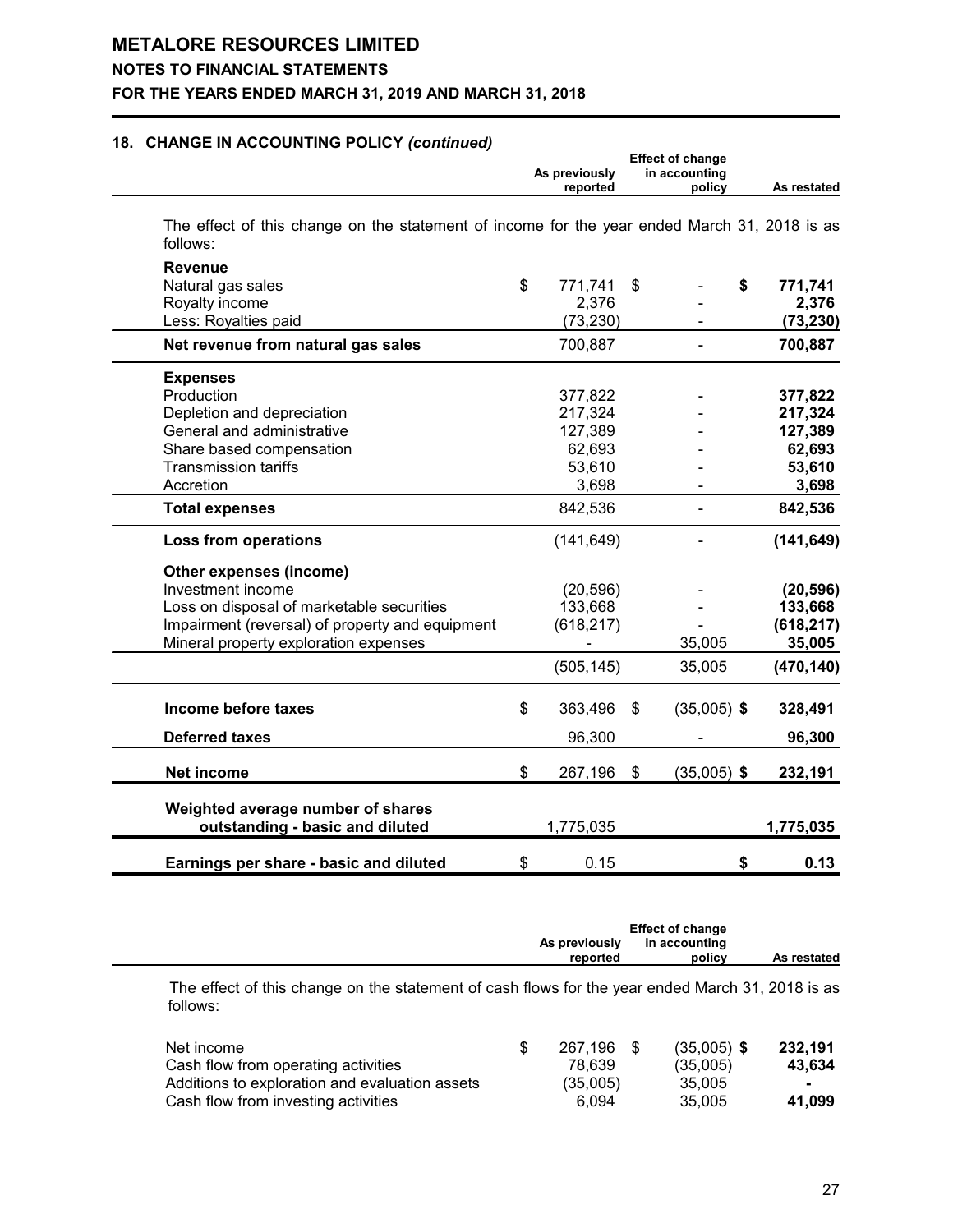# **MANAGEMENT'S DISCUSSION ANALYSIS ("MD&A")**

# **FOR THE YEAR ENDED MARCH 31, 2019**

*This Management's Discussion and Analysis ("MD&A") of the financial and operating results of Metalore Resources Limited ("Metalore" or the "Company") should be read in conjunction with the Company's financial statements and related notes for the year ended March 31, 2019. The financial information in this MD&A is prepared in accordance with International Financial Reporting Standards ("IFRS"). All amounts are stated in Canadian dollars unless otherwise indicated.* 

# **CORPORATE PROFILE**

Metalore has been active in Mining Exploration for over seventy years and in Natural Gas Development for over fifty-five years. The Company participated in early development of the Provost gas field in Alberta from 1956 through 1961 and is the major player in developing the Norfolk gas field in Southwestern Ontario since 1964. Metalore pioneered state-of-the-art completion and fracturing technology in Ontario and this operation constitutes its core business and principal source of revenue.

The objectives of the Company are to: (1) sustain financial integrity, (2) sustain natural gas production, and (3) examine and explore mineral and/or hydrocarbon prospects of merit. Metalore has achieved these objectives while diligently protecting the Equity of its Shareholders. This unique Company prevailed for many years with the lowest number of shares issued of any resource explorer trading on the Toronto Stock Exchange (TSX). The Company's common shares are listed on the Toronto Stock Exchange, Venture (TSX.V) and trade under the symbol "MET", effective November 14, 2016.

# **CURRENT DEVELOPMENTS**

On February 7, 2019 Metalore submitted an application to the Ontario Energy Board (OEB) for the right to supply natural gas to a proposed 31,000 sq ft facility (owned by New Leaf Canada Inc.) near Walsh, Ontario. In the application, New Leaf agreed to pay upfront for absolutely everything relating to Metalore supplying natural gas to their facility.

# **OVERALL PERFORMANCE**

The Company has consistently drilled its new wells on ultra wide spacing patterns to minimize the year to year decline and maximize longevity of its "non-renewable" resource commodity. Although gas prices have been depressed in recent years, the Company continues to maintain a high-level capacity of production and the highest financial margins of any publicly-traded, actively developing gas producer in Ontario.

# **SELECTED QUARTERLY INFORMATION**

The table below summarizes selected information reported for the most recent eight quarterly periods:

|                                    |              | 31-Mar-2019   |      | 31-Dec-2018          |     | 30-Sep-2018 |    | 30-Jun-2018 |   | 31-Mar-2018          |    | 31-Dec-2017    |     | 30-Sep-2017          |     | 30-Jun-2017 |
|------------------------------------|--------------|---------------|------|----------------------|-----|-------------|----|-------------|---|----------------------|----|----------------|-----|----------------------|-----|-------------|
| Total assets                       | \$ 8,416,344 |               | 1\$  | .890,153             | 1\$ | .906.363    | \$ | ,990,887    | S | 8,005,461            | 15 | 7,525,938      | 1\$ | 7,545,820            | 1\$ | .538,084    |
| <b>Total liabilities</b>           | ∣\$ 1        | l.019.146 I\$ |      | 925,634              |     | 881,665     |    | 908,593     |   | 873,860   \$         |    | 821,591        |     | 823,387              |     | 827,639     |
| Natural gas sales                  |              | 192,860   \$  |      | $251,453$ $\sqrt{5}$ |     | 198,599     | 15 | 133,891     |   | $193,129$ $\sqrt{5}$ |    | 238,886        |     | $178,929$ $\sqrt{5}$ |     | 160,797     |
| Net income (loss)                  |              | 403,127       | -1\$ | 41.921               | 1\$ | (12,841) \$ |    | (36,591) \$ |   | $364,152$  \$        |    | $(16, 647)$ \$ |     | $(36, 846)$ \$       |     | (78,468)    |
| Weighted average<br>Icommon shares |              |               |      |                      |     |             |    |             |   |                      |    |                |     |                      |     |             |
| loutstanding                       |              | 1,775,035     |      | 1,775,035            |     | 1.775.035   |    | 1.775.035   |   | 1,775,035            |    | 1,775,035      |     | 1.775.035            |     | 1,775,035   |
| Earnings (loss) per                |              |               |      |                      |     |             |    |             |   |                      |    |                |     |                      |     |             |
| ∣share                             |              | $0.23$   \$   |      | $0.02$  \$           |     | $(0.01)$ \$ |    | $(0.02)$ \$ |   | $0.21$ $\sqrt{3}$    |    |                |     | $(0.02)$ \$          |     | (0.04)      |

# **RESULTS OF OPERATIONS**

The Company posted net income of \$395,616 (\$0.22 per share) for the year ended March 31, 2019 compared to net income of \$232,191 (\$0.13 per share) for the comparative previous period. During the year ended March 31, 2019, the Company generated positive cash flow from operations of \$239,967 compared to positive cash flow from operations of \$43,634 for the comparative previous period. Revenue and expenses incurred during the year ended March 31, 2019 consist of:

**Natural gas revenues were \$776,803** (March 31, 2018 – \$771,741). Production was 161,145 MMBtu (441.5 MMBtu per day) for the year ended March 31, 2019 compared to 172,952 MMBtu (473.8 MMBtu per day) for the comparative previous period. The average composite selling price for the year ended March 31, 2019 was \$4.82 CAD/MMBtu compared to \$4.46 CAD/MMBtu for the comparative previous period. The increase was due mainly to higher natural gas commodity prices compared to the comparative previous period.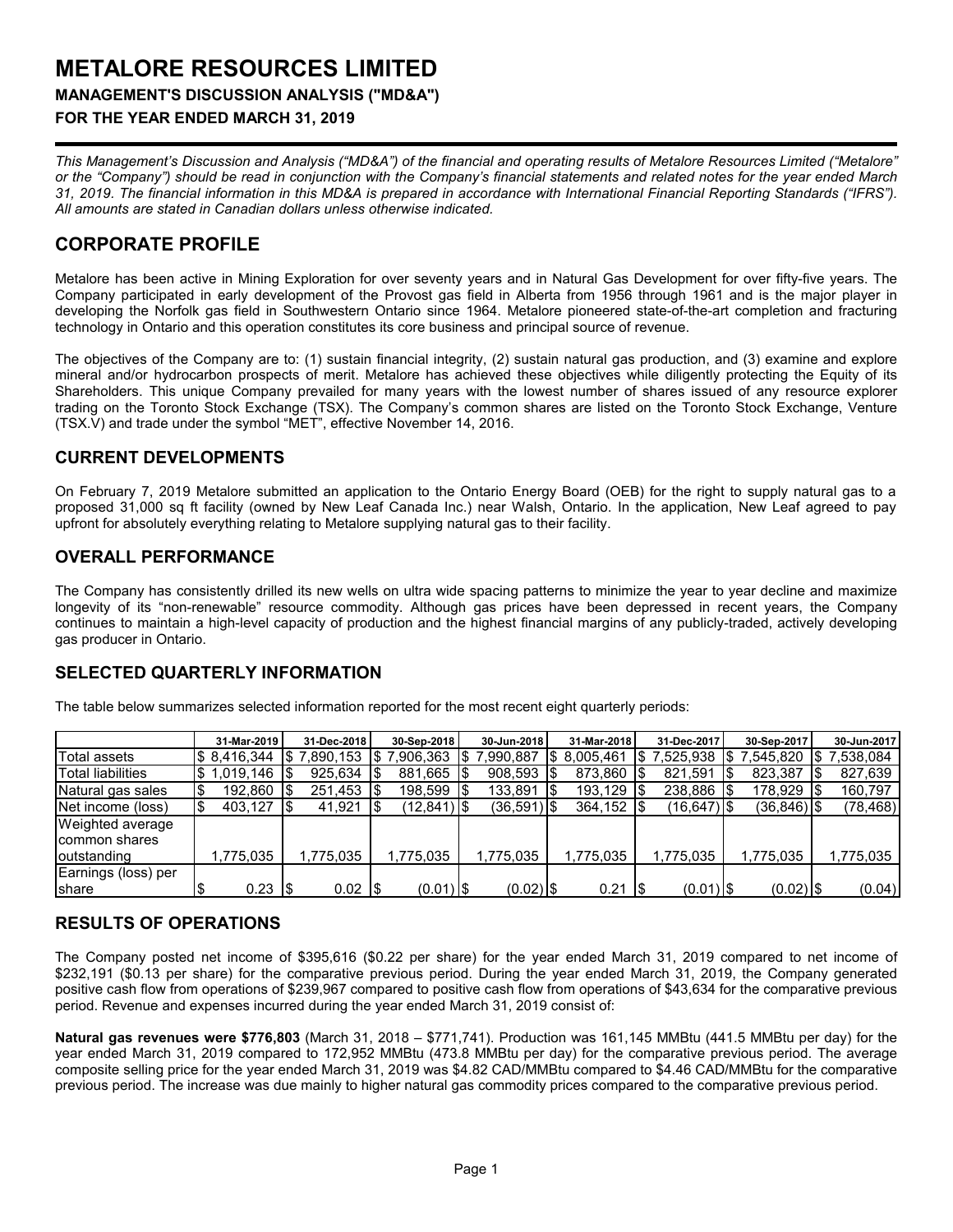# **MANAGEMENT'S DISCUSSION ANALYSIS ("MD&A")**

# **FOR THE YEAR ENDED MARCH 31, 2019**

**Royalty expenses of \$54,063** (March 31, 2018 – \$73,230). The Company pays royalties to land owners, which may be individuals or companies that own surface or mineral rights. Royalties are calculated based on commodity prices and individual well production rates. Royalty payments can change due to commodity price fluctuations and changes in production volumes on a well-by-well basis.

**Production expenses of \$336,295** (March 31, 2018 – \$377,822). The decrease in production expenses compared to the comparative previous period is mainly due to a higher percentage of production expenditures that were reallocated to other functions in the current period, including development of natural gas assets, and exploration and evaluation activities, in addition to certain cost reduction measures implemented by management. The Company continues to focus on opportunities to maintain operational efficiencies.

**General and administrative expenses of \$113,845** (March 31, 2018 – \$127,389). The decrease in general and administrative expenses compared to the comparative previous period is mainly due to a higher percentage of management's time and resources devoted to other functions in the current period, including development of natural gas assets, and exploration and evaluation activities, in addition to certain cost reduction measures implemented by management. The Company continues to evaluate and implement cost reduction measures on an ongoing basis, as previously outlined.

**Depletion and depreciation of \$250,000** (March 31, 2018 – \$217,324). The Company calculates depletion and depreciation on natural gas properties and equipment based on proven plus probable reserves.

**Positive funds from operation of \$227,982** (March 31, 2018 – positive funds from operation of \$127,657). The increase in funds from operations compared to the comparative previous period is mainly due to increased revenue from natural gas during the current period, as outlined above and changes in non-cash working capital items during the period. Funds from operations is calculated as cash flow from operations (GAAP measure), plus decommissioning expenditures, plus change in non-cash working capital. See "Non-GAAP Measures" outlined herein.

**Operating netback of \$386,445** (March 31, 2018 – \$320,689). The increase in operating netback compared to the comparative previous period is mainly due to increased revenue from natural gas during the current period, as noted above. The Company continues to focus on opportunities to increase operating netback. Operating netback is calculated as natural gas sales, less royalties paid, less production expenses. See "Non-GAAP Measures" outlined herein.

# **SELECTED ANNUAL INFORMATION**

| For the years ended:                          | March 31, 2019 | March 31, 2018 |
|-----------------------------------------------|----------------|----------------|
| <b>Statement of Income and Loss</b>           |                |                |
| Revenue from natural gas sales                | \$776,803      | \$771,741      |
| Net income (loss)                             | 395,616        | 232,191        |
| Earnings (loss) per share – basic and diluted | 0.22           | 0.13           |
| <b>Statement of Financial Position</b>        |                |                |
| <b>Total Assets</b>                           | nil            | nil            |
| <b>Total Liabilities</b>                      | nil            | 1,019,146      |
| Total Shareholders' Equity                    | nil            | (1,019,146)    |

# **CAPITAL RESOURCES & LIQUIDITY**

|                                                           | March 31, 2019 | March 31, 2018 |
|-----------------------------------------------------------|----------------|----------------|
| <b>Cash</b>                                               | \$nil          | \$nill         |
| Current Assets (including cash)                           | nı             | 705.946        |
| <b>ICurrent Liabilities</b>                               | nıl            | 62.921         |
| <b>IExcess of Current Assets over Current Liabilities</b> | nı             | 643.025        |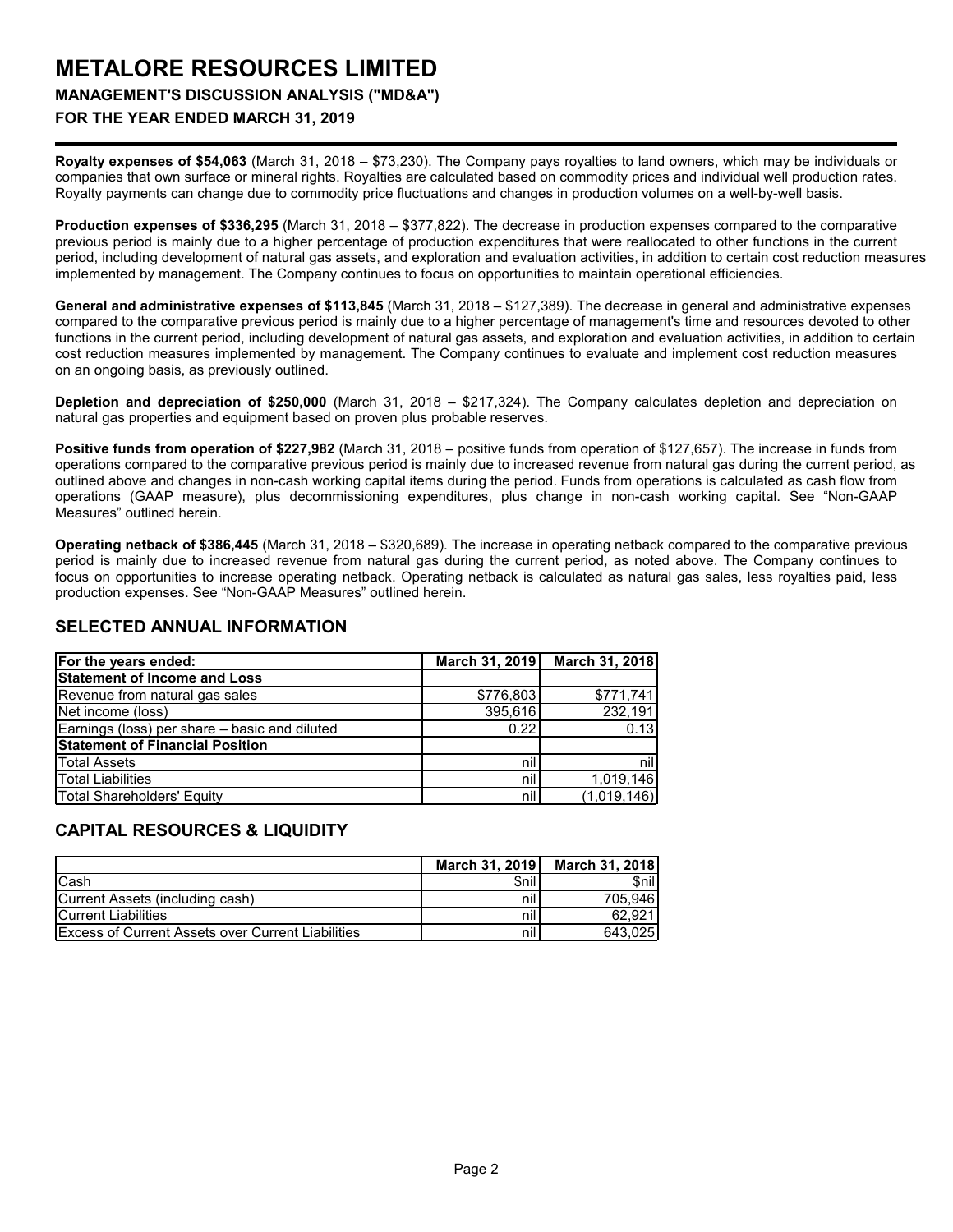**MANAGEMENT'S DISCUSSION ANALYSIS ("MD&A")**

**FOR THE YEAR ENDED MARCH 31, 2019**

# **CONTRACTUAL OBLIGATIONS**

The following is a summary of the Company's contractual obligations and commitments at March 31, 2019:

| <b>Contractual Obligations</b> | Total I     | Less than one year | One to three years | After three years |
|--------------------------------|-------------|--------------------|--------------------|-------------------|
| Decommissioning obligations    | \$1.701.975 | Snil.              | \$nil              | \$1.701.975       |
| Natural gas royalties          | 320,000     | 80.000             | 240,000            | nill              |
| Natural gas leases             | 36.600      | 36.600             | nil                | nill              |

Natural gas royalties are based upon minimum estimated natural gas production. Natural gas leases are based upon estimated leases necessary to maintain core production areas. Estimates of these costs have not been made beyond three years.

# **FINANCINGS**

There were no financings during the year ended March 31, 2019.

# **FINANCIAL INSTRUMENTS**

The Company's financial instruments consist of cash, cash equivalents, marketable securities, accounts receivable, an available credit facility in the amount of \$500,000, accounts payable and accrued liabilities. It is the management's opinion that the Company is not exposed to abnormal interest, currency or credit risk arising from these financial instruments. Management expects to adequately meet its present and future working capital and exploration and development requirements with cash flow from operations.

# **DISCLOSURE CONTROLS and PROCEDURES**

Management has assessed the effectiveness of the Company's disclosure controls and procedures used for the audited financial statements and MD&A at March 31, 2019. Although certain weaknesses are inherent with small office operations, management has implemented certain controls such as segregation of duties within critical departments, frequent reviews and regular preparations of reconciliations of transactions to ensure absence of material irregularities. Management has concluded that the disclosure controls are effective in ensuring that all material information required to be filed has been made known to them in a timely manner. The disclosure controls and procedures are designed to ensure effective information required to be disclosed pursuant to applicable securities laws are accumulated and communicated to management as appropriate to allow timely decisions regarding required disclosure.

The Audit Committee of the Board of Directors has reviewed and approved the accompanying financial statements for the year ended March 31, 2019.

# **NATIONAL INSTRUMENT 51-101 STANDARDS OF DISCLOSURE FOR OIL AND GAS ACTIVITIES**

Metalore has complied with all filing requirements pursuant to National Instrument 51-101 (Standards for Disclosure for Oil and Gas Activities) by filing forms 51-101 F1, F2 and F3 with SEDAR.

# **RISKS AND UNCERTAINTIES**

#### **Mining exploration risks**

The business of exploration for minerals involves a high degree of risk. Very few properties that are explored are ultimately developed into producing mines. Both mining exploration properties, in the Beardmore area and Cedartree Lake are being maintained in good standing for further development when financing becomes available.

#### **Hydrocarbon risks**

The hunt for and development of non-renewable hydrocarbons is dependent upon technical expertise, price variations, dry holes and ultimately depleted reservoirs. All the hydrocarbon properties are in Southwestern Ontario.

#### **Commodity prices**

Even if Metalore's exploration programs are successful, factors beyond the control of the Company will affect the marketability of any resources discovered. Inflation, international economic and political trends, currency fluctuations, interest rates and worldwide production levels all have a bearing on commodity prices. The effect of these factors cannot accurately be predicted. The Company currently mitigates the price risk factor by selling its gas production to Enbridge Gas Inc. through the Gas Purchase Agreement and Field Line Customer Agreement.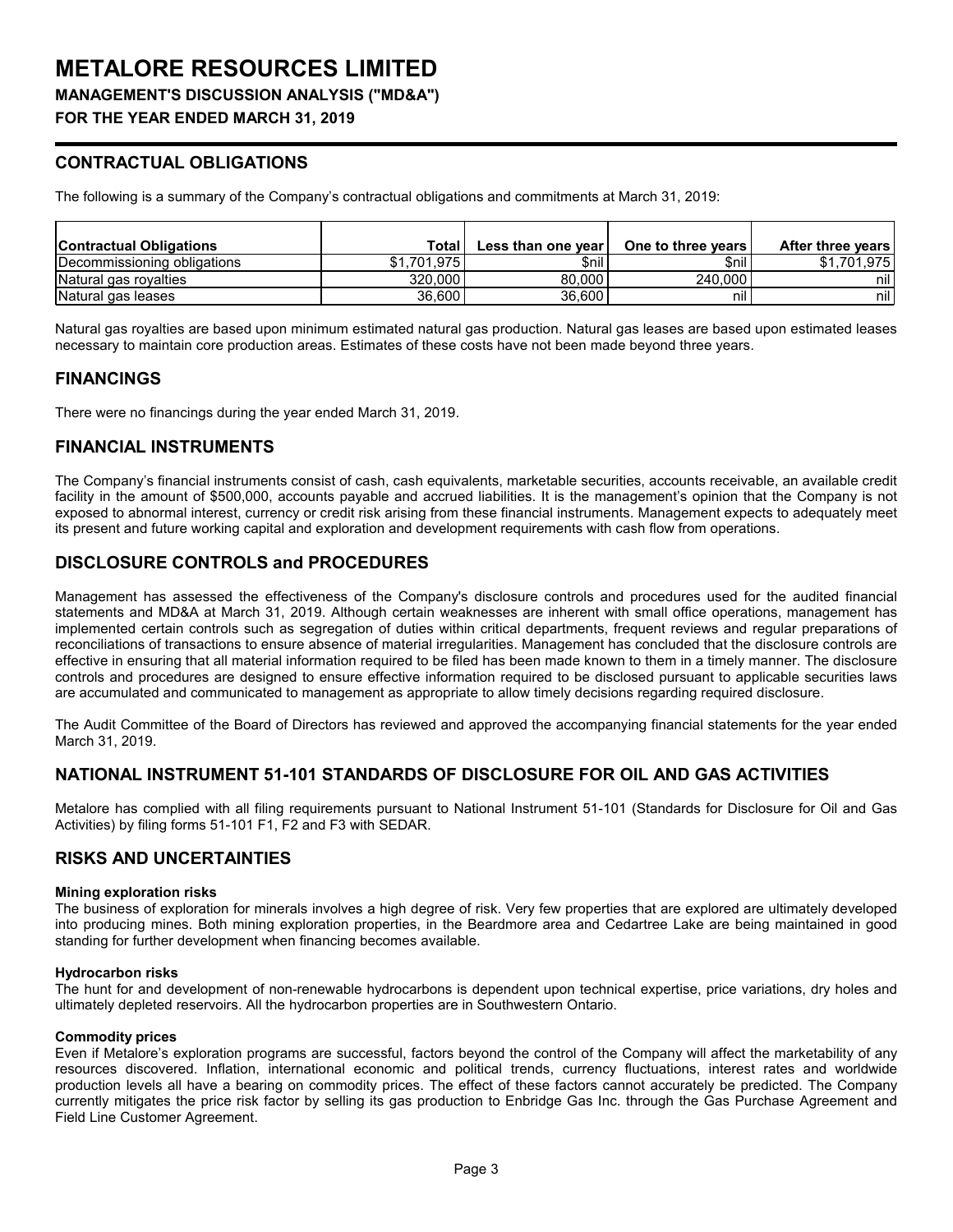**MANAGEMENT'S DISCUSSION ANALYSIS ("MD&A")**

**FOR THE YEAR ENDED MARCH 31, 2019**

## **AUDITOR, TRANSFER AGENT and REGISTRAR**

The auditors of the Company are MNP LLP. The Transfer Agent and Registrar for the common shares of the Company is Computershare Trust Company of Toronto, Canada.

# **INTERNAL CONTROLS OVER FINANCIAL REPORTING**

Management is responsible for the design of internal controls over financial reporting to provide reasonable assurance regarding the reliability of financial reporting and the preparation of the financial statements in accordance with accounting principles generally accepted in Canada. Based on regular reviews of its internal control procedures during and at the end of the period covered by this MD&A, management believes its internal controls and procedures are effective in providing reasonable assurance that financial information is recorded, processed, summarized and reported in a timely manner.

There have been no significant changes to the Company's internal control over financial reporting that occurred during the year ended March 31, 2019 that have materially affected, or are reasonably likely to materially affect the Company's internal control over financial reporting.

The Chief Executive Officer ("**CEO**") and Chief Financial Officer ("**CFO**") of the Company are responsible for establishing and maintaining the Company's disclosure controls and procedures ("**DC&P**") and the design of internal controls over financial reporting ("**ICFR**"). The objective is to ensure that all transactions are properly authorized, identified and entered into the accounting system on a timely basis to minimize risk of inaccuracy, failure to fairly reflect transactions, failure to fairly record transactions necessary to present financial statements in accordance with IFRS, unauthorized receipts and expenditures, or the inability to provide assurance that unauthorized acquisitions or dispositions of assets can be detected. The Company's system of internal controls provides for the separation of duties for receiving, approving, coding and handling of invoices and entering transactions into the accounts.

# **RECENT ACCOUNTING PRONOUNCEMENTS**

The adoption of IFRS 16 and IFRS 23 is not expected to have a material impact on the Company's financial statements. For more information on these recent accounting pronouncements, please refer to the notes to the audited financial statements for the year ended March 31, 2019.

On January 1, 2019, the Company retrospectively changed its accounting policy for exploration and evaluation expenditures. Previously, the Company capitalized acquisition costs and exploration and evaluation expenditures to the specific mineral properties, net of recoveries received.

Under the new policy, acquisition costs and deferred exploration and evaluation expenditures incurred prior to the establishment of technical feasibility and commercial viability of extracting mineral resources, and prior to a decision by the board of directors to proceed with mine development, are expensed as incurred. As required by IAS 8 – Accounting policies, changes in accounting estimates and errors, the Company included the restated statement of financial position as at April 1, 2017. Management considers this accounting policy to provide more reliable and relevant information and more clearly represents the Company's activities.

# **NON-GAAP MEASURES**

This MD&A refers to certain financial measures that are not determined in accordance with IFRS (or "GAAP"). This MD&A contains the terms "funds from operations", "funds from operations per share", "working capital", and "operating netback" which do not have any standardized meaning prescribed by GAAP and therefore may not be comparable to similar measures used by other companies. The Company uses these measures to help evaluate its performance.

Management uses funds from operations to analyze performance and considers it a key measure as it demonstrates the Company's ability to generate the cash necessary to fund future capital investments. Funds from operations is a non-GAAP measure and has been defined by the Company as net income (loss) plus non-cash items (depletion and depreciation, asset impairments, share based compensation, non-cash finance expenses, realized gains and losses on the disposal of assets, and deferred income taxes) and excludes the change in non-cash working capital related to operating activities and expenditures on decommissioning obligations. The Company also presents funds from operations per share whereby amounts per share are calculated using weighted average shares outstanding, consistent with the calculation of earnings per share. Funds from operations is reconciled from cash flow from operating activities under the heading "Funds from Operations".

Management uses working capital as a measure to assess the Company's financial position. Working capital is calculated as current assets less current liabilities.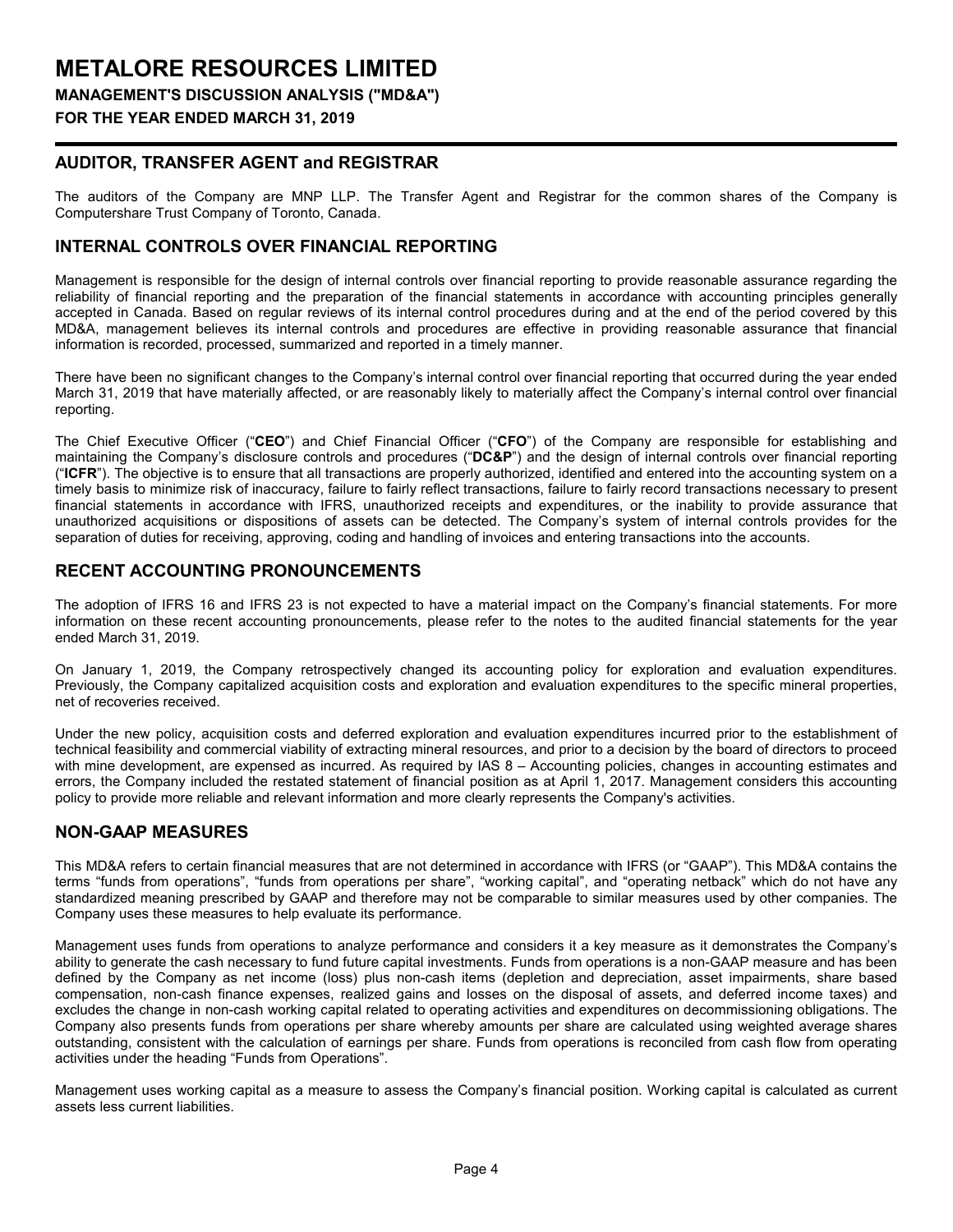# **MANAGEMENT'S DISCUSSION ANALYSIS ("MD&A")**

# **FOR THE YEAR ENDED MARCH 31, 2019**

Management considers operating netback an important measure as it demonstrates its profitability relative to current commodity prices. Operating netback, which is calculated as average unit sales price less royalties paid, production expenses, and transportation expenses, represents the cash margin for every MMBtu of natural gas sold. Operating netback per MMBtu is reconciled to net income (loss) per MMBtu under the heading "Operating Netback".

# **CRITICAL ACCOUNTING ESTIMATES**

The financial statements, including comparatives, have been prepared using IFRS. The preparation of financial statements in conformity with IFRS requires management to make judgments, estimates and assumptions that affect the reported amounts of assets, liabilities and contingent liabilities at the date of the financial statements and the reported amounts of revenues and expenses during the reporting period. Estimates and assumptions are continuously evaluated and are based on management's experience and other factors, including expectations of future events that are believed to be reasonable under the circumstances. However, actual outcomes can differ from these estimates. Significant areas requiring the use of management estimates include, but are not limited to, the determination of carrying value of exploration and evaluation assets, the valuation of share-based compensation transactions, deferred tax assets and liabilities, and accrued liabilities and contingencies.

#### **Income taxes**

The *Income Tax Act (Canada)* has many special provisions that pertain to the mining and oil and gas industries. For income tax purposes, the Company's mineral and petroleum and natural gas exploration and development expenditures qualify for various resource related tax credits. These tax credits are accumulated in "pools" and can be deducted in the calculation of taxable income. In general, any remaining balance in these pools not deducted are carried forward indefinitely for deduction in future years. Consequently, the Company will not be subject to current income taxes until income from other sources exceeds the remaining balances in these tax pools.

#### **Provisions**

Provisions are recognized for liabilities of uncertain timing when the Company has a present obligation (legal or constructive) as a result of a past event, when it is probable that an outflow of resources will be required to settle the obligation, and when a reliable estimate can be made of the amount of the obligation. Where some or all of the expenditure required to settle a provision is expected to be reimbursed by another party, the reimbursement shall be recognized and treated as a separate asset when it is virtually certain that reimbursement will be received if the Company settles the obligation.

#### **Contingencies**

By their nature, contingencies will only be resolved when one or more future events occur or fail to occur. The assessment of contingencies inherently involves exercise of significant judgment and estimates of the outcome of future events.

#### **Recording of depletion**

The amount of depletion recorded is dependent upon the amount of recoverable reserves that are in place by the Company. The estimate of these reserve balances is prepared on an annual basis by an independent petroleum engineer. In the course of estimating these reserves and their value, assumptions are made about future commodity prices, decline rates, remediation costs, future capital costs, future operating costs and operations up-time.

#### **Impairment testing**

The key areas where impairment tests are conducted are with the petroleum and natural gas ("P&NG") assets. In determining whether an impairment has occurred, or a previously recorded impairment loss can be reversed, a review of estimated future cash flows is required. The future cash flows contain many measures of uncertainty including future reserves, operating costs and production rates. These estimates are subject to change as new information becomes available or as changes in technology or regulations dictate.

# **SHARE-BASED COMPENSATION TRANSACTIONS**

#### **Stock options**

The fair value of stock options granted to directors, officers, employees and consultants is measured at grant date based on the Black-Scholes valuation model and applying assumptions of risk-free interest rates, dividend yields, volatility factors of the expected market price of the Company's common shares, expected forfeitures and expected life of the options.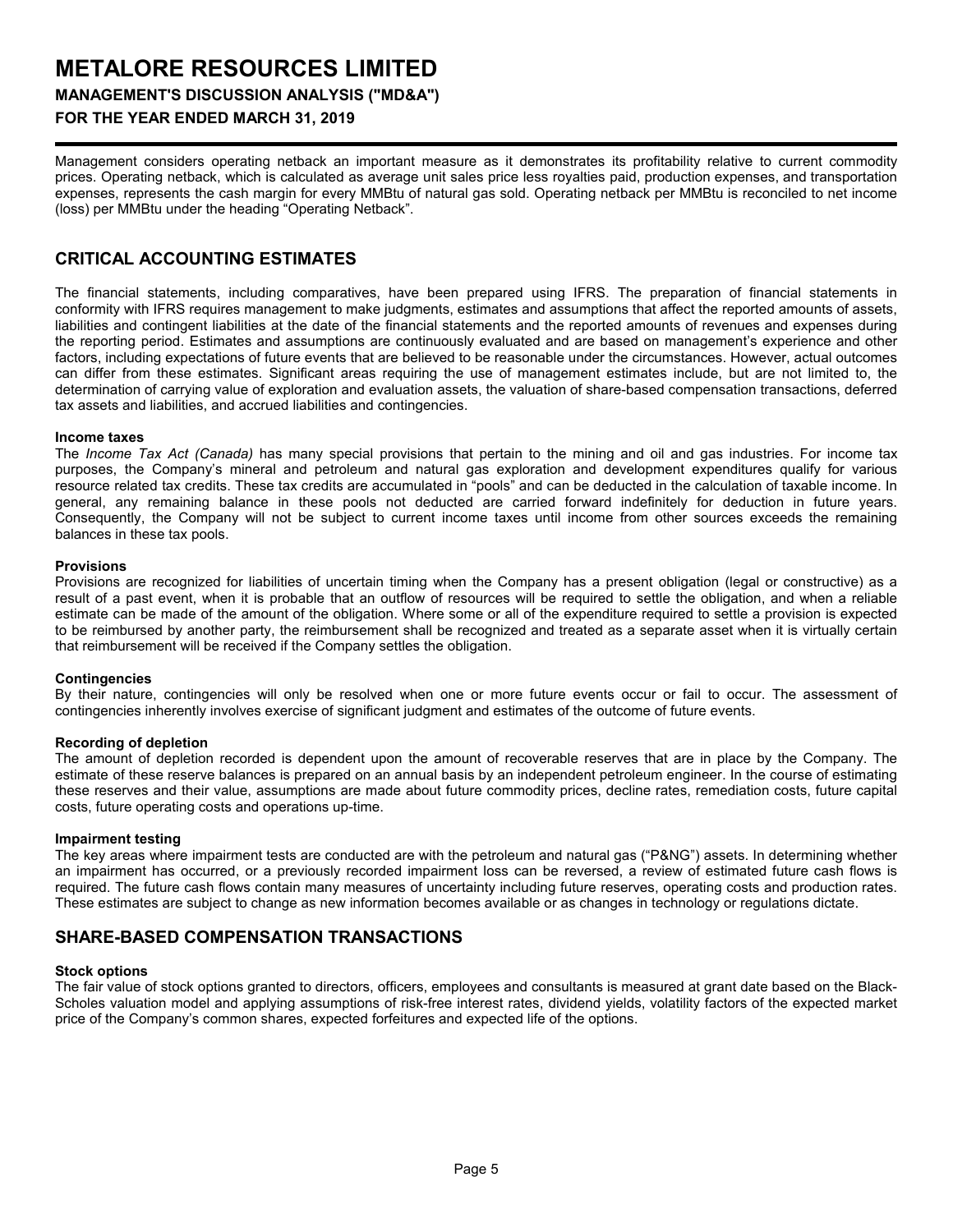**MANAGEMENT'S DISCUSSION ANALYSIS ("MD&A")**

#### **FOR THE YEAR ENDED MARCH 31, 2019**

# **FINANCIAL INSTRUMENTS AND OTHER INSTRUMENTS**

The Company's financial risk management goals are to ensure that the outcome of activities involving elements of risk are consistent with the Company's objectives and risk tolerance, while maintaining an appropriate risk/reward balance and protecting the Company's statement of financial position from events that have the potential to materially impair its financial strength. Balancing risk and reward is achieved through identifying risk appropriately, aligning risk with overall exploration and development strategy, diversifying risk, mitigation through preventive controls, and transferring risk to third parties.

#### **Fair value**

The carrying values for primary financial instruments, including cash and equivalents, accounts receivable, accounts payable and accrued liabilities approximate fair values due to their short-term maturities. There have been no major or significant changes that have had an impact on the overall risk assessment of the Company during the period. The objectives and strategy for the exploration and evaluation asset portfolio remains unchanged.

The Company's exploration and development activities expose it to the following financial risks:

#### **Credit risk**

Credit risk is the risk that one party to a financial instrument will cause a financial loss for the other party by failing to discharge an obligation.

The Company's exposure to credit risk is concentrated in two specific areas: the credit risk on operating balances including accounts receivable and cash and equivalents held with Canadian financial institutions. The maximum exposure to credit risk is equal to the carrying values of these financial assets.

#### **Market risk**

Market risk is the risk that the fair value or future cash flows of a financial instrument will fluctuate because of changes in market prices, such as foreign currency exchange rates, commodity prices, interest rates and liquidity. A discussion of the Company's primary market risk exposures, and how those exposures are currently managed, follows:

#### **Currency risk**

Currency risk is the risk that the fair value or future cash flows of a financial instrument will fluctuate because of changes in foreign exchange rates. The Company's financial assets and liabilities and operating costs are principally denominated in Canadian dollars. The Company has historically had insignificant operations in United States ("US") dollars. The Company has no US dollar hedging program due to its minimal exposure to financial gain or loss as a result of foreign exchange movements against the Canadian dollar.

#### **Commodity price risk**

Commodity prices, and in particular gold spot prices, fluctuate and are affected by factors outside the Company's control. Current and expected future spot prices have a significant impact on the market sentiment for investment in mineral exploration companies and may impact the Company's ability to raise equity financing for ongoing working capital requirements.

#### **Interest rate risk**

This is the risk that the fair value or future cash flows of a financial instrument will fluctuate because of changes in market interest rates. The Company's interest rate risk is minimal as there are no outstanding loans or interest-bearing debts. The Company has not entered into any interest rate swaps or other active interest rate management programs at this time.

#### **Liquidity risk**

This is the risk that an entity will encounter difficulty in meeting obligations associated with financial liabilities. The purpose of liquidity management is to ensure sufficient cash will be available to meet all financial commitments and working capital obligations as they become due.

#### **Wildcat Hydrocarbon risk**

Possibly the highest risk business venture known worldwide would be drilling for deep hydrocarbon pools in a virgin, unproven sedimentary basin. The historically accepted record of successful, virgin, wildcat wells is one out of eight drilled.

#### **Sensitivity analysis**

The Company believes that movements in investments in equity securities that are reasonably possible over the next twelve-month period will not have a significant impact on the Company. Management believes that the Company's cash position and short-term investments provide adequate liquidity to meet all the Company's near-term obligations.